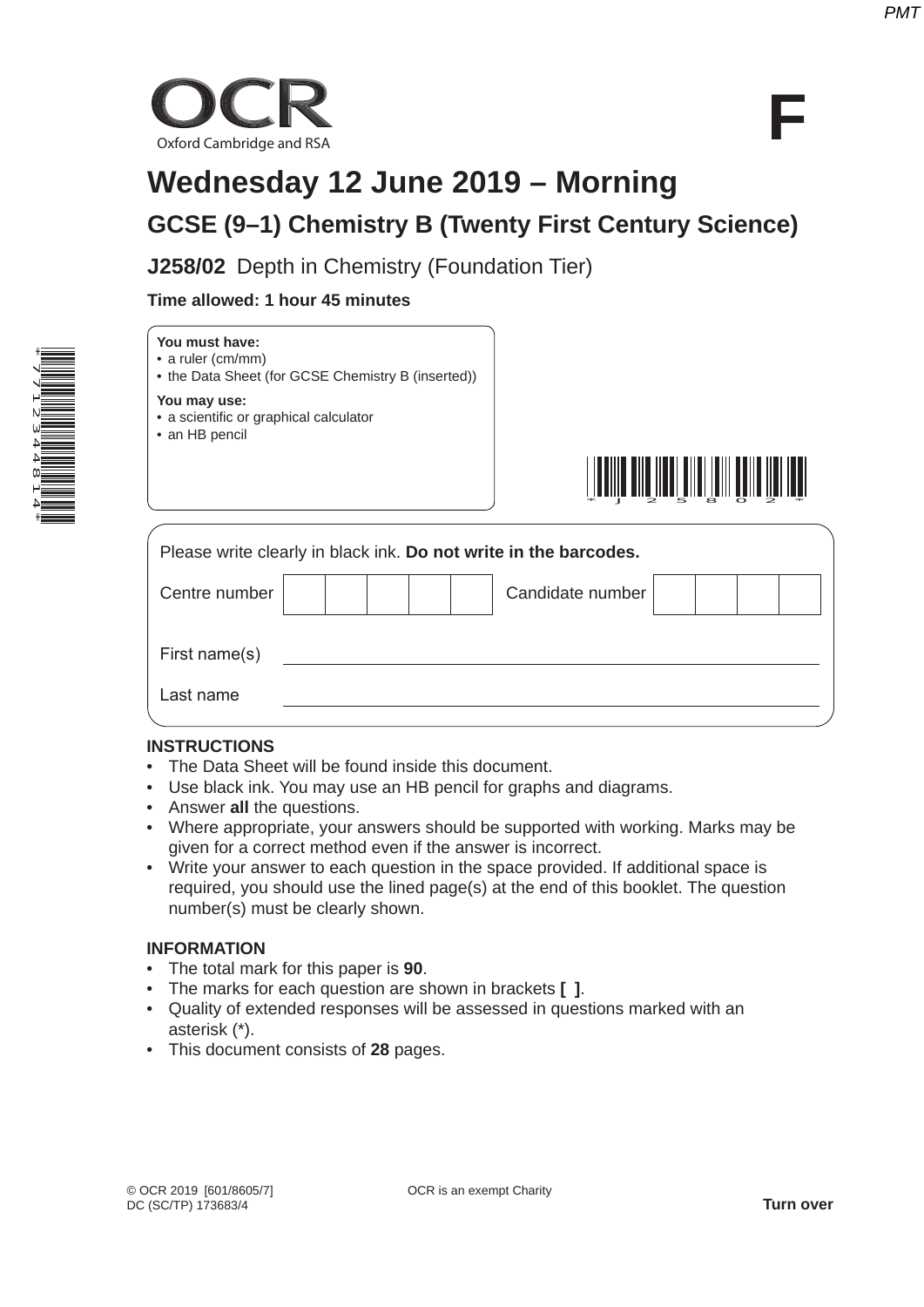Answer **all** the questions.

**1** Ali does an experiment to find out how the pH changes when he adds dilute sodium hydroxide to dilute sulfuric acid.

He puts the dilute acid in a beaker and adds dilute sodium hydroxide,  $1.0 \text{ cm}^3$  at a time.

He uses a pH meter to measure the pH of the mixture during the reaction, as shown in **Fig. 1.1**.



**Fig. 1.1**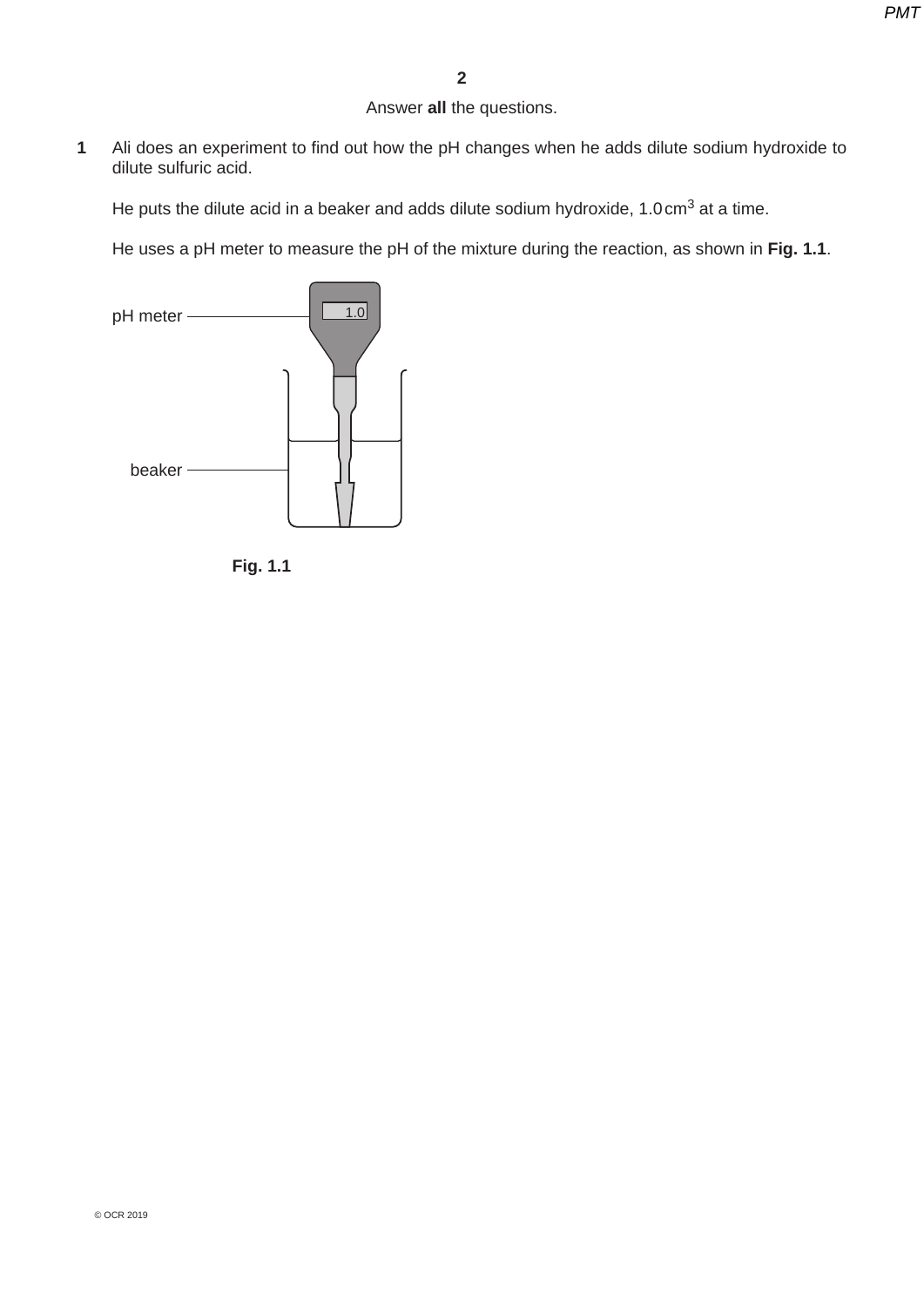Ali plots a graph of his results, as shown in Fig. 1.2.



Fig. 1.2

Use values from the graph in Fig. 1.2 to describe how the pH changes when dilute  $(a)$  (i) sodium hydroxide is added to the acid.

 $(ii)$ Explain why the pH readings at the start, and at the end of the reaction, are different. **Turn over**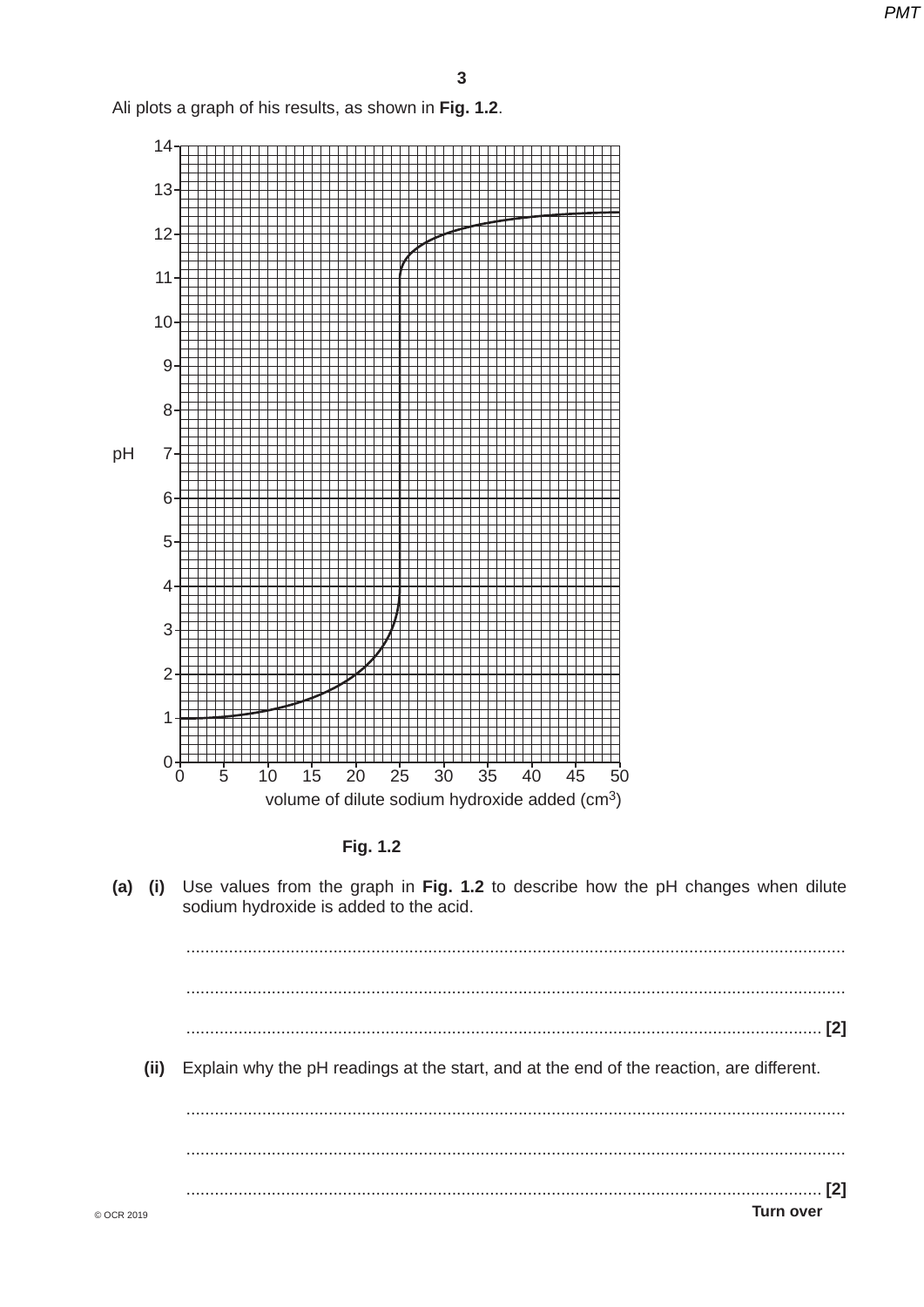**[1]**

- **(b)** Ali writes an equation for the reaction.
	- **(i)** Balance the symbol equation by putting numbers on the dotted lines.

......... NaOH +  $H_2SO_4$   $\rightarrow$  Na<sub>2</sub>SO<sub>4</sub> + ......... H<sub>2</sub>O

 **(ii)** Draw lines to connect each **substance** with its correct **formula**.



 **(c)** The reactions of acids with hydroxides can be shown by this general equation.

 **(i)** Complete the word and symbols equations by filling.

|      | filtration    |       | oxidation                                   | precipitation | neutralisation |     |
|------|---------------|-------|---------------------------------------------|---------------|----------------|-----|
|      |               |       | Put a (ring) around the correct answer.     |               |                |     |
| (ii) |               |       | What is the name for this type of reaction? |               |                |     |
|      |               |       |                                             | $OH^-$        |                | [2] |
|      | hydrogen ions | $\pm$ |                                             |               | water          |     |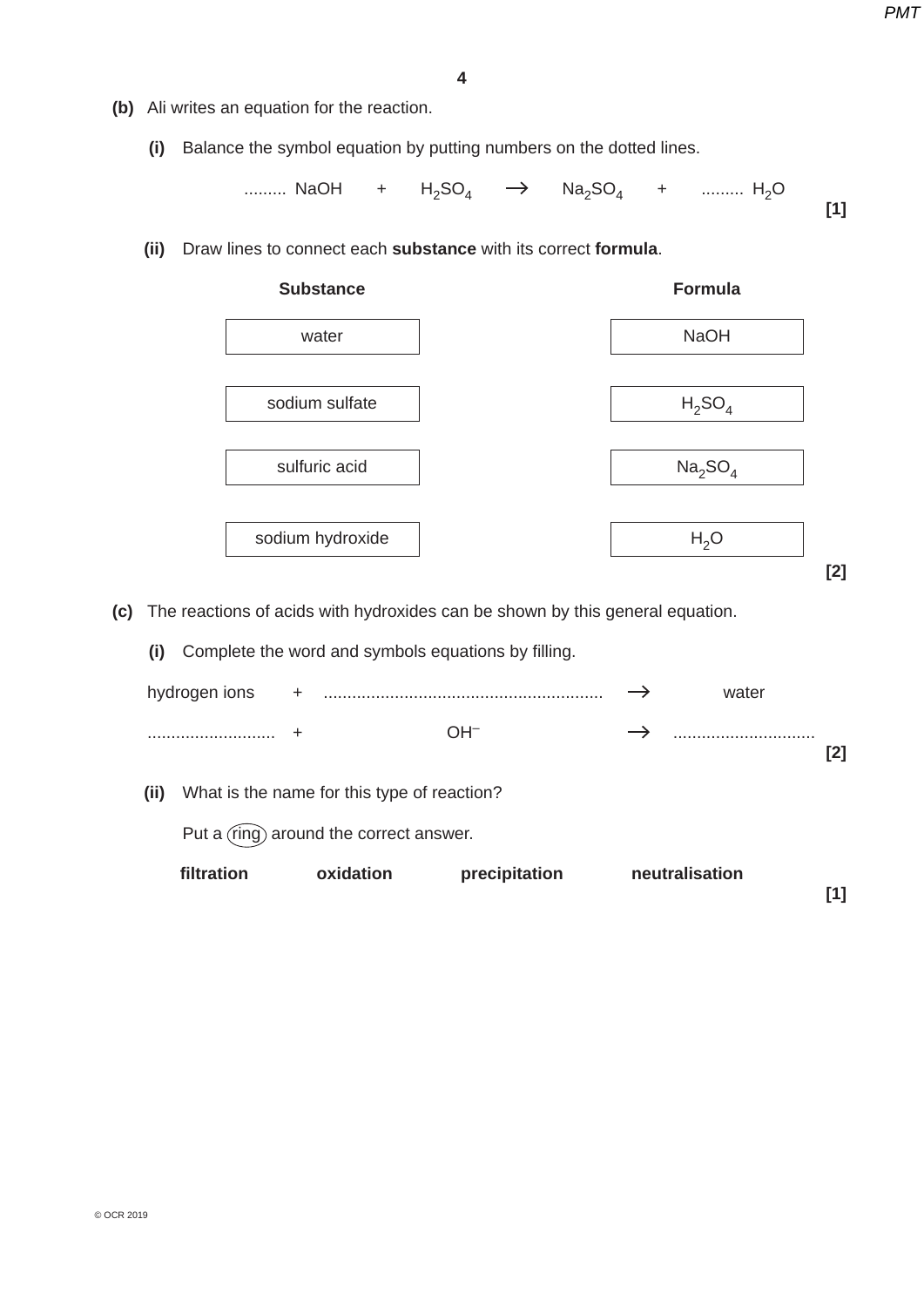**2** Polymers are made when small monomer molecules react together.

The diagram shows a general formula for some monomers that react to make addition polymers.



represents an atom or group of atoms in the formula.

The table shows the formulae of some monomers.

| Name of polymer | <b>Monomer</b>            | represents |
|-----------------|---------------------------|------------|
| poly(ethene)    | Н<br>Н<br>п<br>H          | Н          |
| <b>PVC</b>      |                           | $C_l$      |
| poly(propene)   | CH <sub>3</sub><br>Н<br>п |            |

 **(a)** Complete the table by filling in the missing information. **[2]**

 **(b)** The structure of each polymer can be shown as a repeating unit.

Complete the diagram below by drawing the bonds in the **repeating unit** of poly(ethene).

| Н | Η               |
|---|-----------------|
| C | C               |
| Η | Η<br>$\sqrt{n}$ |

 **[2]**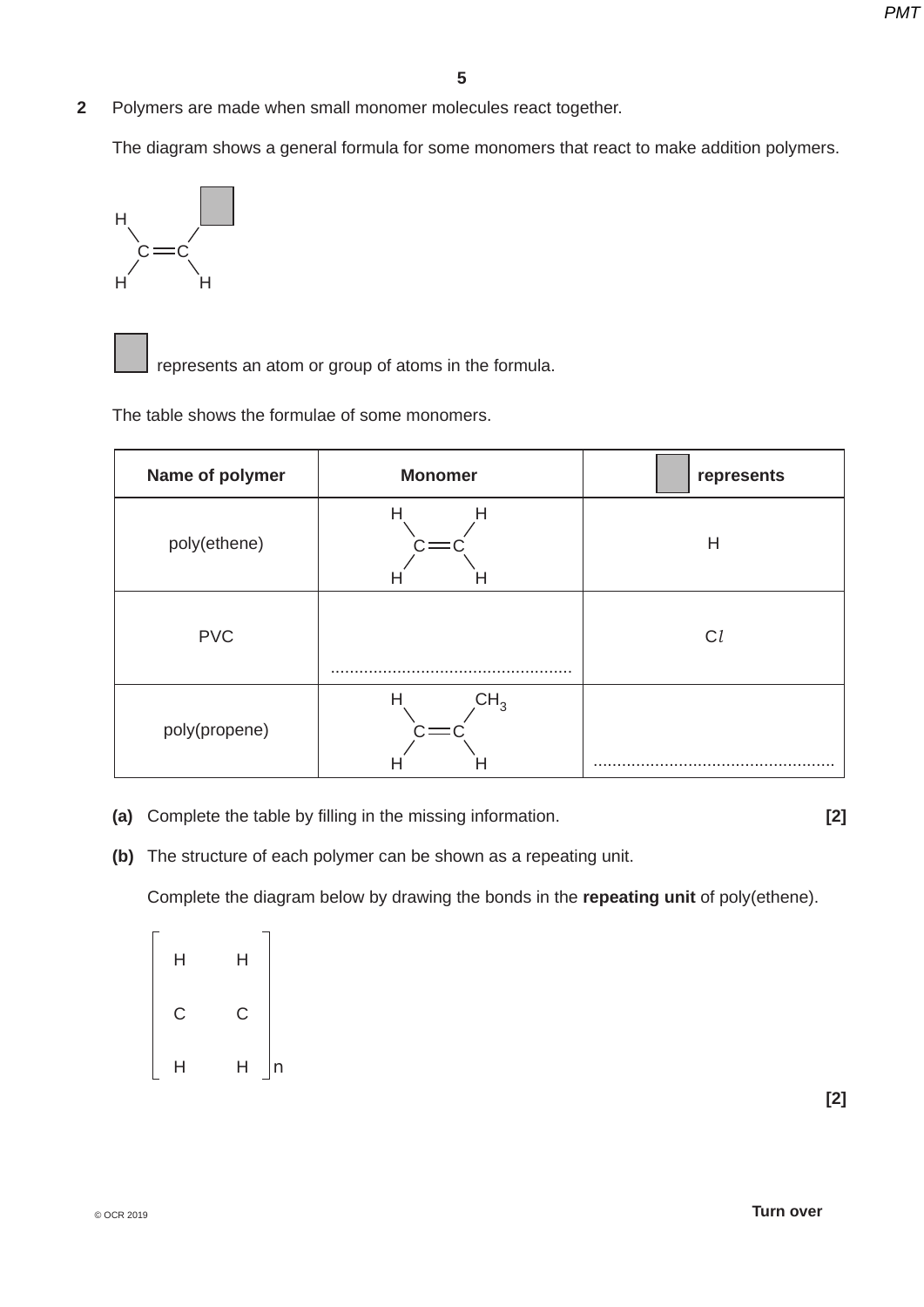- **(c)** The formula of the poly(propene) monomer can be shown as  $CH_2CH(CH_3)$ .
	- **(i)** Calculate the relative formula mass of the poly(propene) monomer.

Use the Periodic Table to help you.

Relative formula mass = .......................................................... **[2]**

 **(ii)** The relative formula mass of an ethene monomer is 28.

A poly(ethene) polymer has an average relative formula mass of 11200.

How many ethene monomers have been joined to make this poly(ethene) polymer?

Number of ethene monomers = .......................................................... **[1]**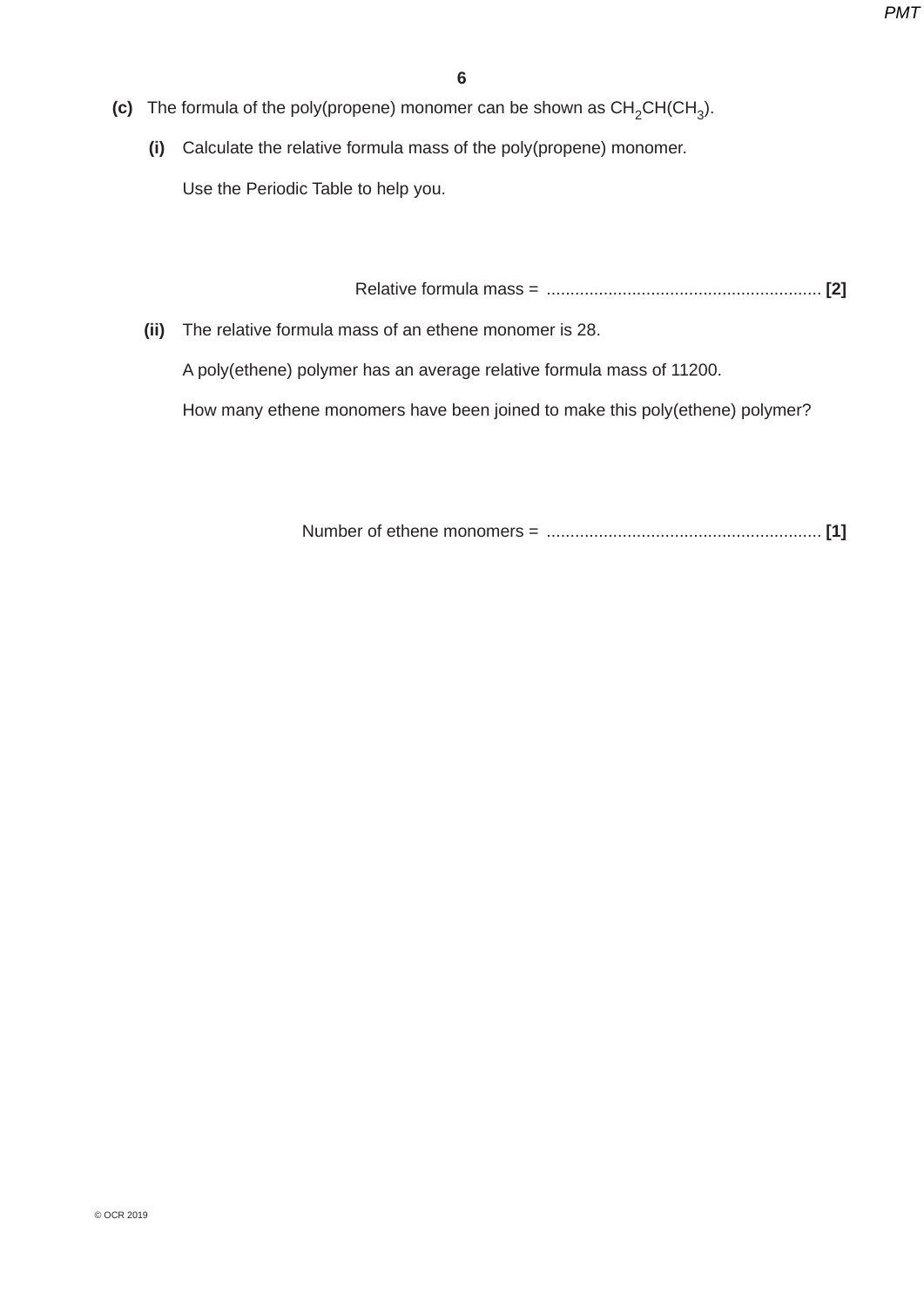**3** Malachite is an ore of copper that contains copper carbonate, CuCO<sub>3</sub>. It is mined on a large scale all over the world.

The flowchart in **Fig. 3.1** shows how copper can be made from copper carbonate, either in industry, or on a small scale in the laboratory.





 **(a) Gas X** forms when copper carbonate is heated.

What is the name of **gas X**?

Put a  $r$ ing) around the correct answer.

| carbon dioxide | chlorine | hydrogen | nitrogen |  |
|----------------|----------|----------|----------|--|
|                |          |          |          |  |

 **(b)** Which substances in **Fig. 3.1** are **raw materials**, which are **products** and which are **waste**?

Tick (✓) **one** box in each row.

| <b>Substance</b>     | <b>Raw Material</b> | <b>Product</b> | <b>Waste</b> |
|----------------------|---------------------|----------------|--------------|
| copper carbonate     |                     |                |              |
| gas X                |                     |                |              |
| carbon               |                     |                |              |
| water and impurities |                     |                |              |
| copper               |                     |                |              |

 **[2]**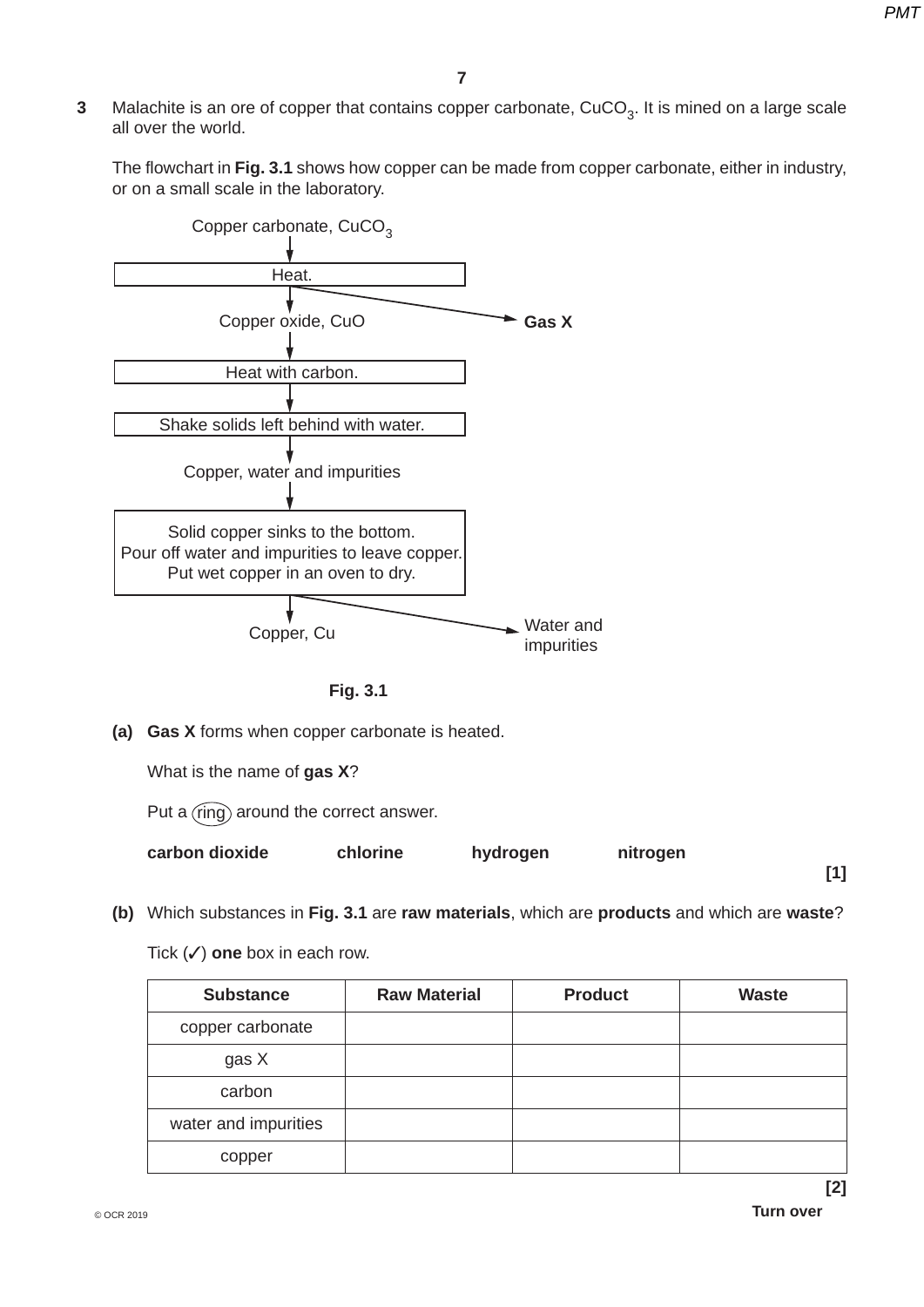**(c)** Jane uses the flowchart in **Fig. 3.1** as a method to make copper in the laboratory.

Jane's teacher gives her **Fig. 3.2** to help her predict the theoretical yield of copper.





 **(i)** Jane looks at **Fig. 3.2** and thinks that the theoretical yield of copper is directly proportional to the mass of copper carbonate at the start.

Use values from the graph in **Fig. 3.2** to explain why Jane is right.

 ........................................................................................................................................... ........................................................................................................................................... ...................................................................................................................................... **[2]**

 **(ii)** Explain why the line on the graph in **Fig. 3.2** starts at 0 on both axes.

 ........................................................................................................................................... ...................................................................................................................................... **[1]**

 **(iii)** Jane wants to make a theoretical yield of 15.0 g of copper.

What starting mass of copper carbonate should she use?

Use the graph in **Fig. 3.2** to help you.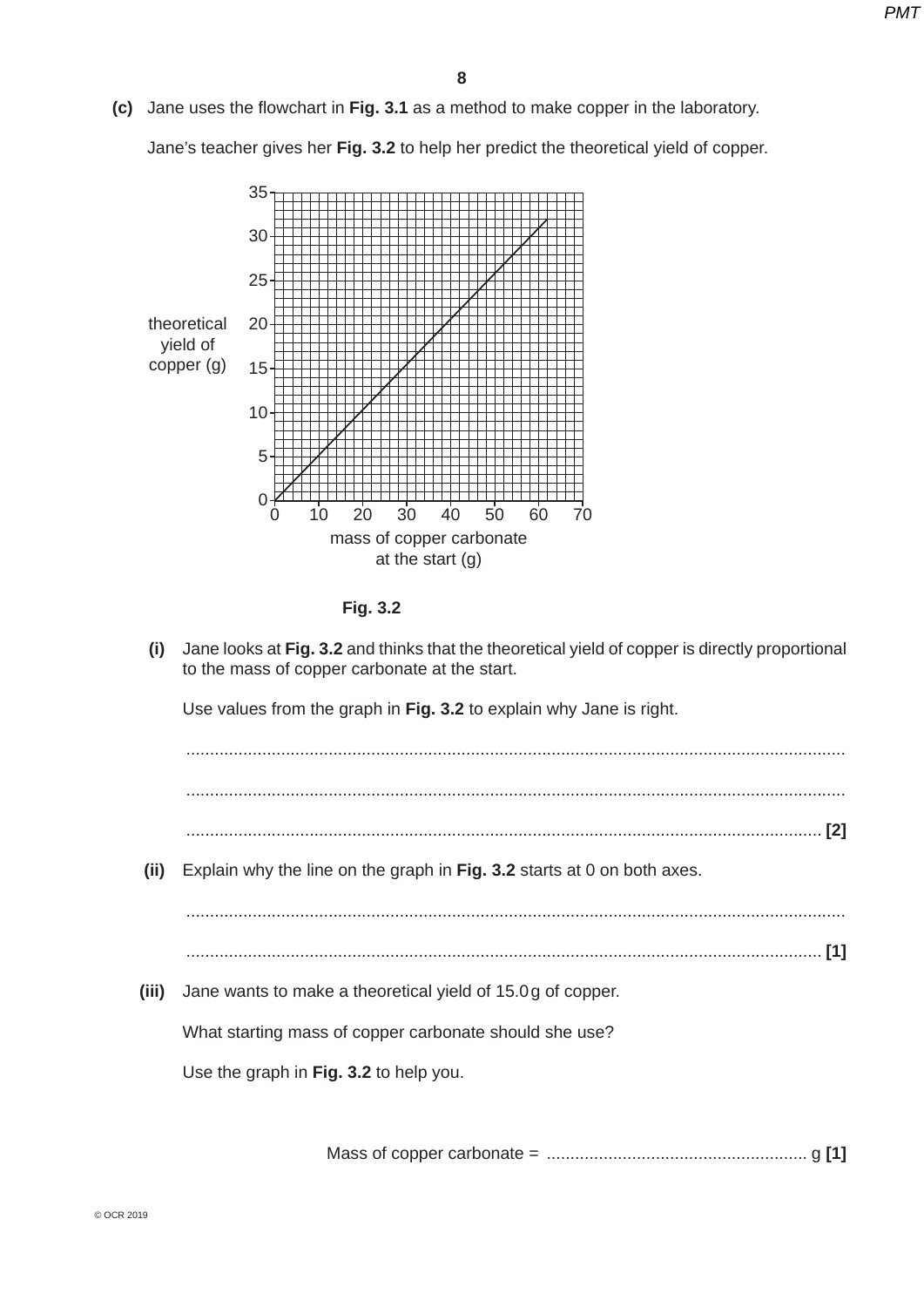**(iv)** Jane does the experiment. She measures the mass of copper she makes (her actual yield).

The mass of copper she makes is higher than she predicts. She knows that she has made mistakes.

Which two mistakes could lead to an incorrectly high yield?

Tick (✓) **two** boxes.

She did not use enough copper carbonate.

She did not dry the copper at the end.

She did not heat the copper oxide for long enough.

Her copper contains solid impurities.



 **[2]**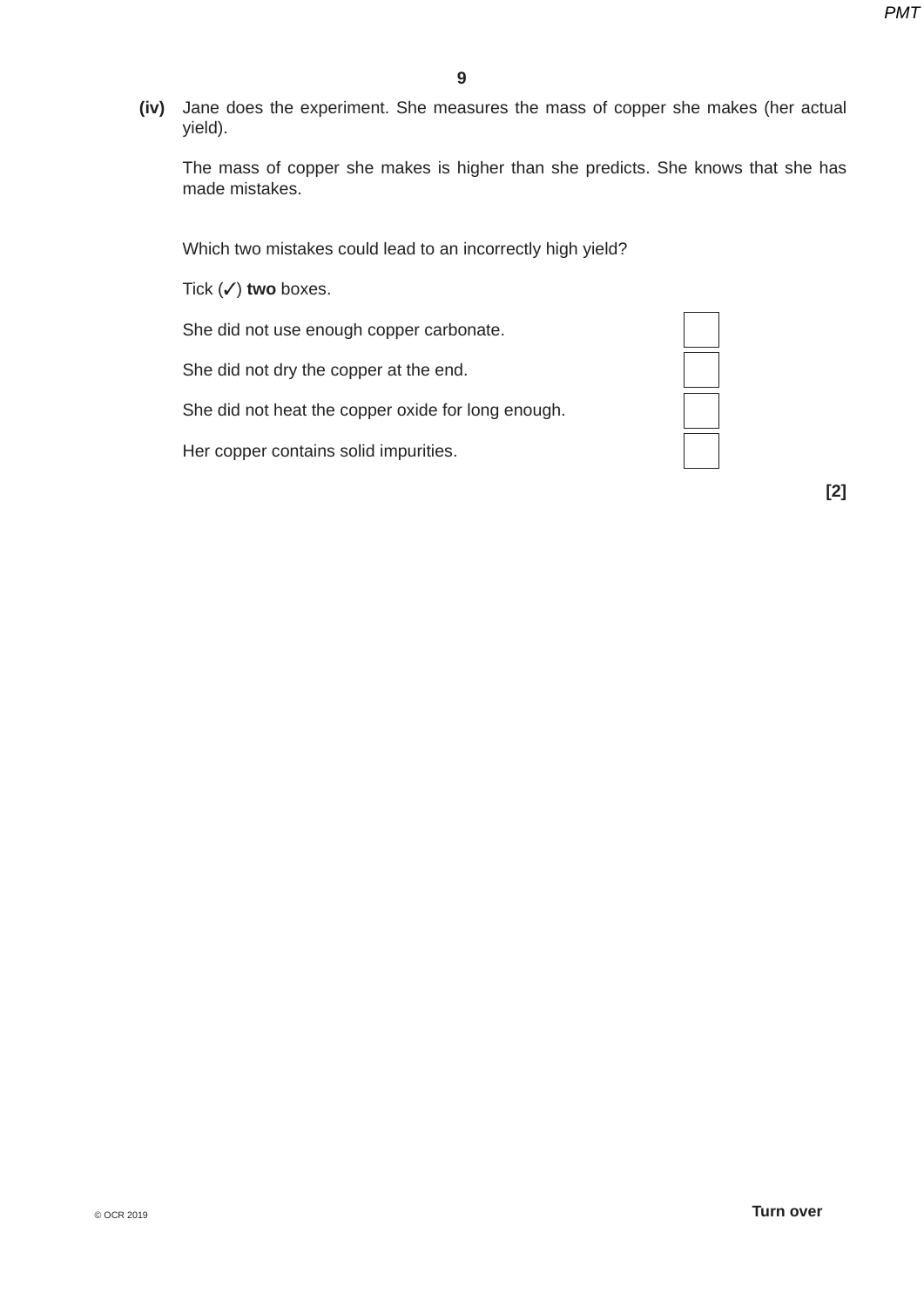**(d)** Nina and Kai also follow the flowchart in **Fig. 3.1** to make some copper.

They compare the mass of copper they make at the end (their actual yield) with each other.

| <b>Name</b> | <b>Mass of copper</b><br>carbonate at the<br>start $(g)$ | <b>Theoretical yield of</b><br>copper (g) | <b>Mass of copper</b><br>made (actual yield)<br>(g) |
|-------------|----------------------------------------------------------|-------------------------------------------|-----------------------------------------------------|
| <b>Nina</b> | 50.0                                                     | 26.0                                      | 18.0                                                |
| Kai         | 10.0                                                     | 5.0                                       | 4.8                                                 |

They make statements about their results.



Use data from the table to explain your answers.

### **Nina**

 ................................................................................................................................................... ...................................................................................................................................................

# **Kai**

 ................................................................................................................................................... .............................................................................................................................................. **[2]**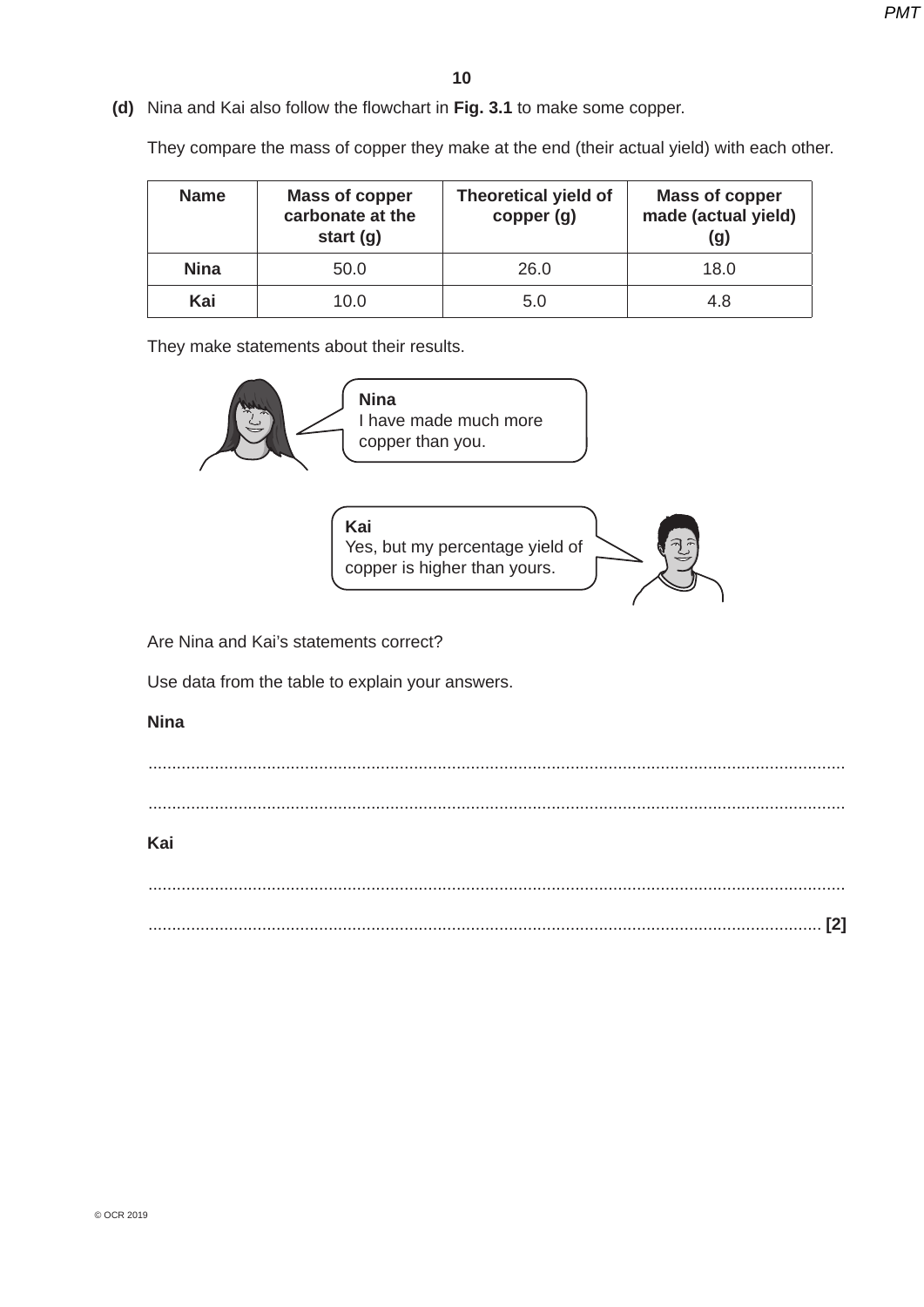**4** Eve does an experiment to find out if chlorine is more reactive than iodine.

She adds a few drops of chlorine water to aqueous potassium iodide.

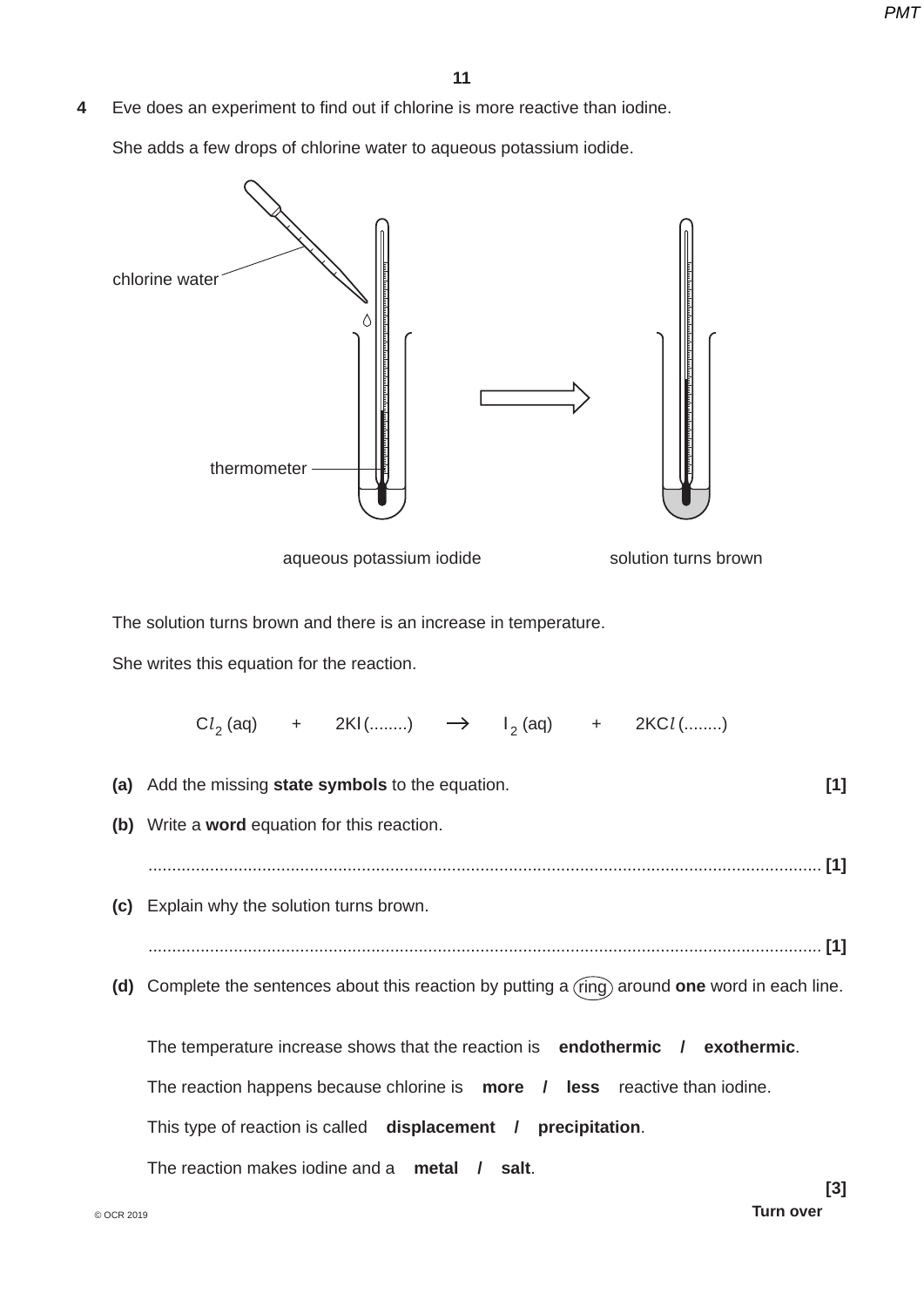**5 Table 5.1** shows the melting points of some transition metals.

| <b>Metal</b> | Melting point (°C) |
|--------------|--------------------|
| mercury      | $-39$              |
| vanadium     | 1910               |
| copper       | 1100               |
| chromium     | 1900               |
| zinc         |                    |

#### **Table 5.1**

 **(a)** Complete each sentence.

Use the symbols.

You can use each symbol once, more than once, or not at all.

| $\sim$                        |                                |
|-------------------------------|--------------------------------|
| The melting point of mercury  | the melting point of vanadium. |
| The melting point of vanadium | the melting point of chromium. |
| The melting point of chromium | the melting point of zinc.     |
|                               | [2]                            |

- **(b)** The **boiling** point of mercury is 357 °C. Room temperature is 20 °C.
	- **(i)** What is the **state** of mercury at room temperature?

Put a  $r(nq)$  around the correct answer.

| solid | liquid | qas | aqueous solution                                      |  |
|-------|--------|-----|-------------------------------------------------------|--|
|       |        |     | (ii) Explain the reasoning for your answer to (b)(i). |  |
|       |        |     |                                                       |  |
|       |        |     |                                                       |  |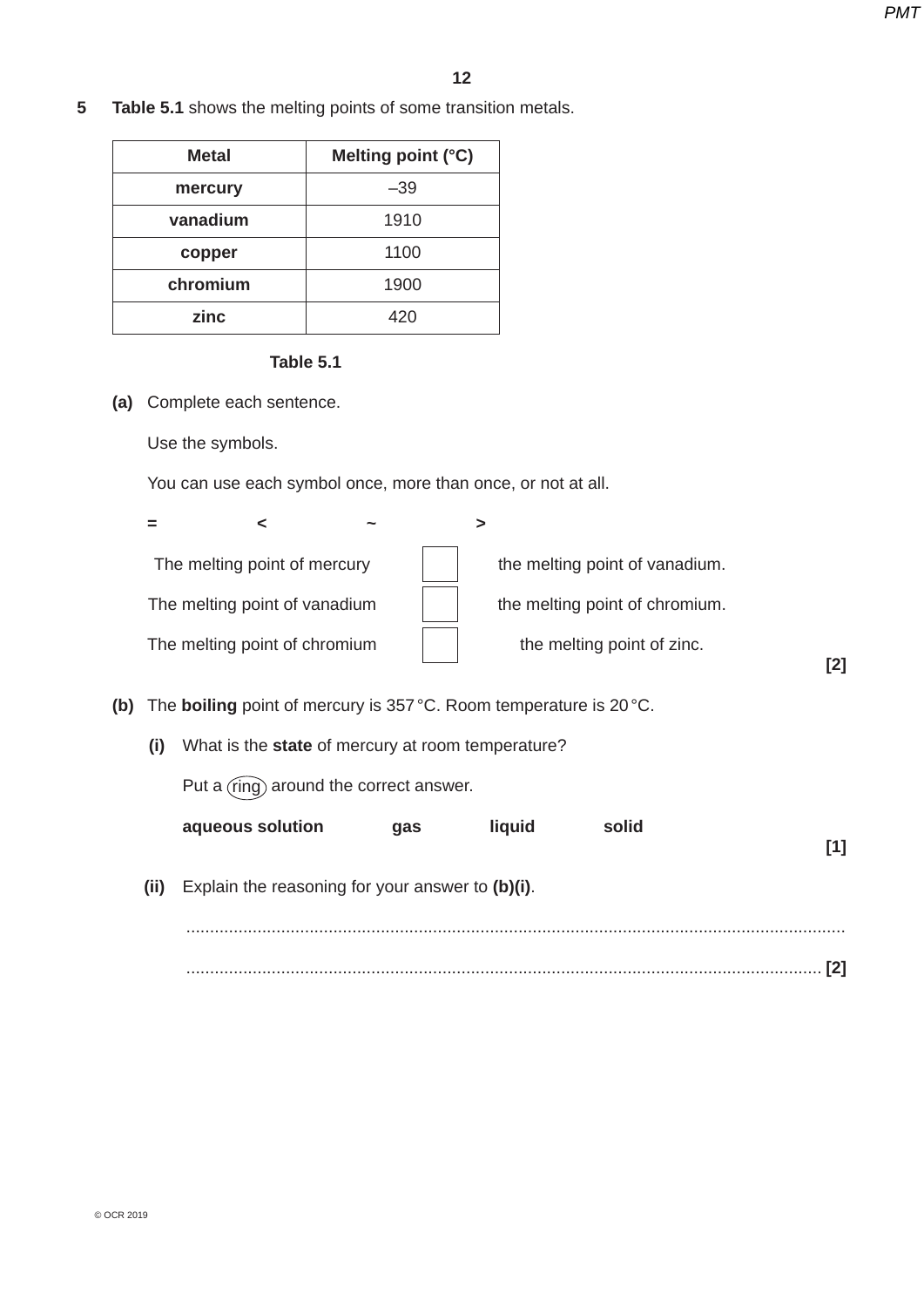**(c) Table 5.2** shows more information about **copper**, **zinc** and **mercury**.

| <b>Colour of metal oxide</b><br><b>Metal</b> |       | Acts as a catalyst |
|----------------------------------------------|-------|--------------------|
| black or red<br>copper                       |       | yes                |
| zinc                                         | white | no                 |
| mercury                                      | red   | ves                |

# **Table 5.2**

Zinc is **not** a typical transition metal.

Which two statements show that it is **not** a typical transition metal?

Tick (✓) **two** boxes.

All transition metals have red oxides.

Transition metals are good catalysts.

Zinc does not form coloured compounds.

Zinc is in Group 1.



 **[2]**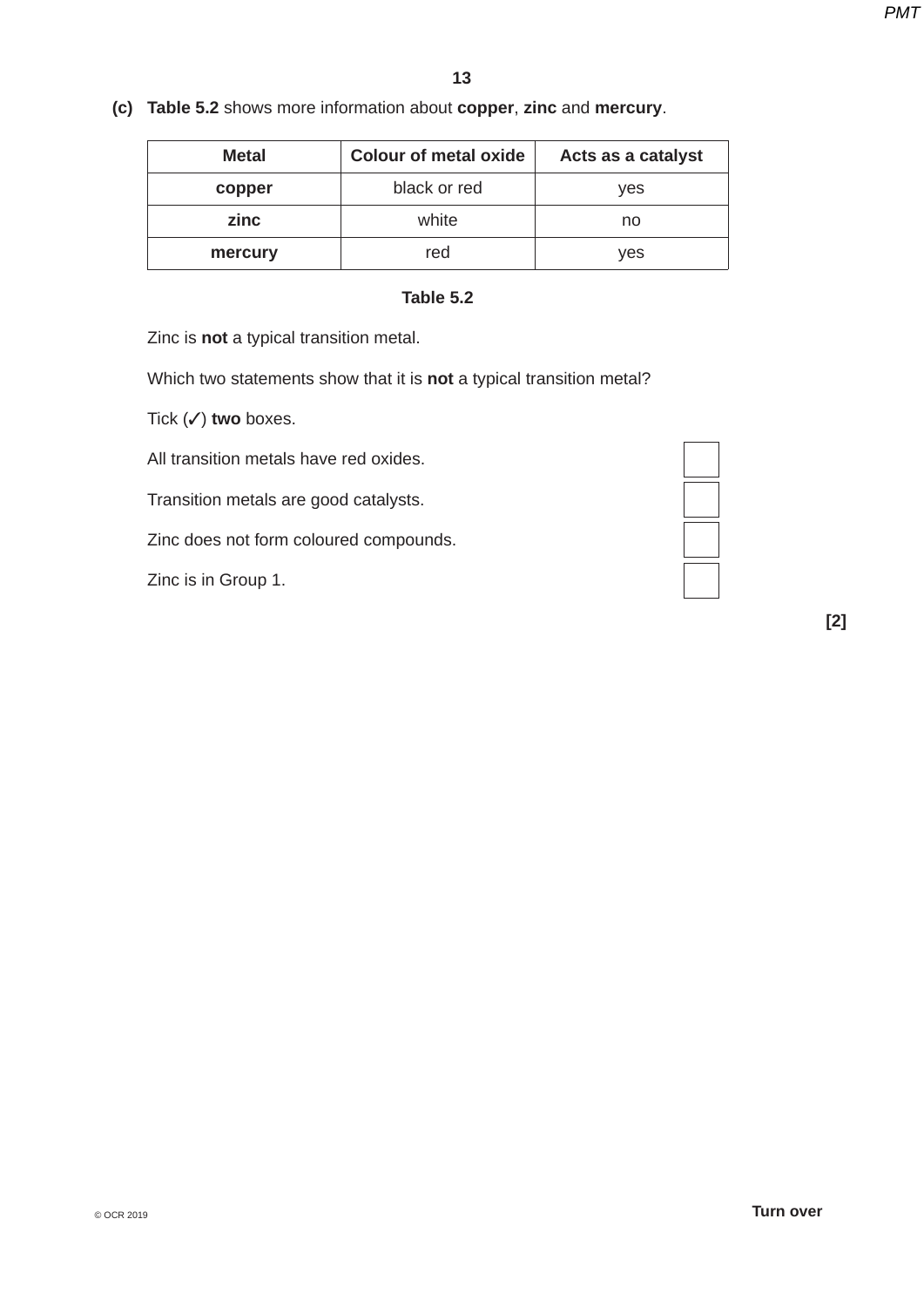# **6** Ammonium sulfate is a fertiliser. It is usually sold to farmers as a solid in large sacks.

Different industrial processes can be used to make ammonium sulfate.

| <b>Process</b> | <b>Equation</b>                                           | How the<br>process works                       | <b>Other points</b>                         |
|----------------|-----------------------------------------------------------|------------------------------------------------|---------------------------------------------|
|                |                                                           | Reactor kept at<br>$60^{\circ}$ C.             |                                             |
| 1              | $2NH_3 + H_2SO_4 \rightarrow (NH_4)_2SO_4$                | <b>Uses</b><br>concentrated                    | <b>Reaction</b> is<br>exothermic.           |
|                |                                                           | sulfuric acid.                                 | Atom economy<br>100%.                       |
|                |                                                           | A solution of<br>ammonium<br>sulfate is made.  |                                             |
|                |                                                           | Sulfuric acid is<br>sprayed into dry           | <b>Reaction</b> is                          |
| $\overline{2}$ | $2NH_3 + H_2SO_4 \rightarrow (NH_4)_2SO_4$                | ammonia gas.                                   | exothermic.                                 |
|                |                                                           | Dry powdered<br>ammonium<br>sulfate is made.   | Atom economy<br>100%.                       |
|                |                                                           | Calcium<br>carbonate forms<br>as a precipitate | Atom economy<br>57%.                        |
| $\overline{3}$ | $(NH_4)_2CO_3 + CaSO_4 \rightarrow (NH_4)_2SO_4 + CaCO_3$ | in a solution<br>of ammonium<br>sulfate.       | Calcium<br>carbonate is a<br>waste product. |

Use information from the table to answer these questions.

 **(a)** In **process 1**, the reactor reaches 60 °C without being heated.

Explain why the reactor keeps hot **without** being heated.

...................................................................................................................................................

.............................................................................................................................................. **[2]**

 **(b)** Suggest **one** advantage of using **process 2** to make ammonium sulfate, rather than the other two processes.

 ................................................................................................................................................... .............................................................................................................................................. **[2]**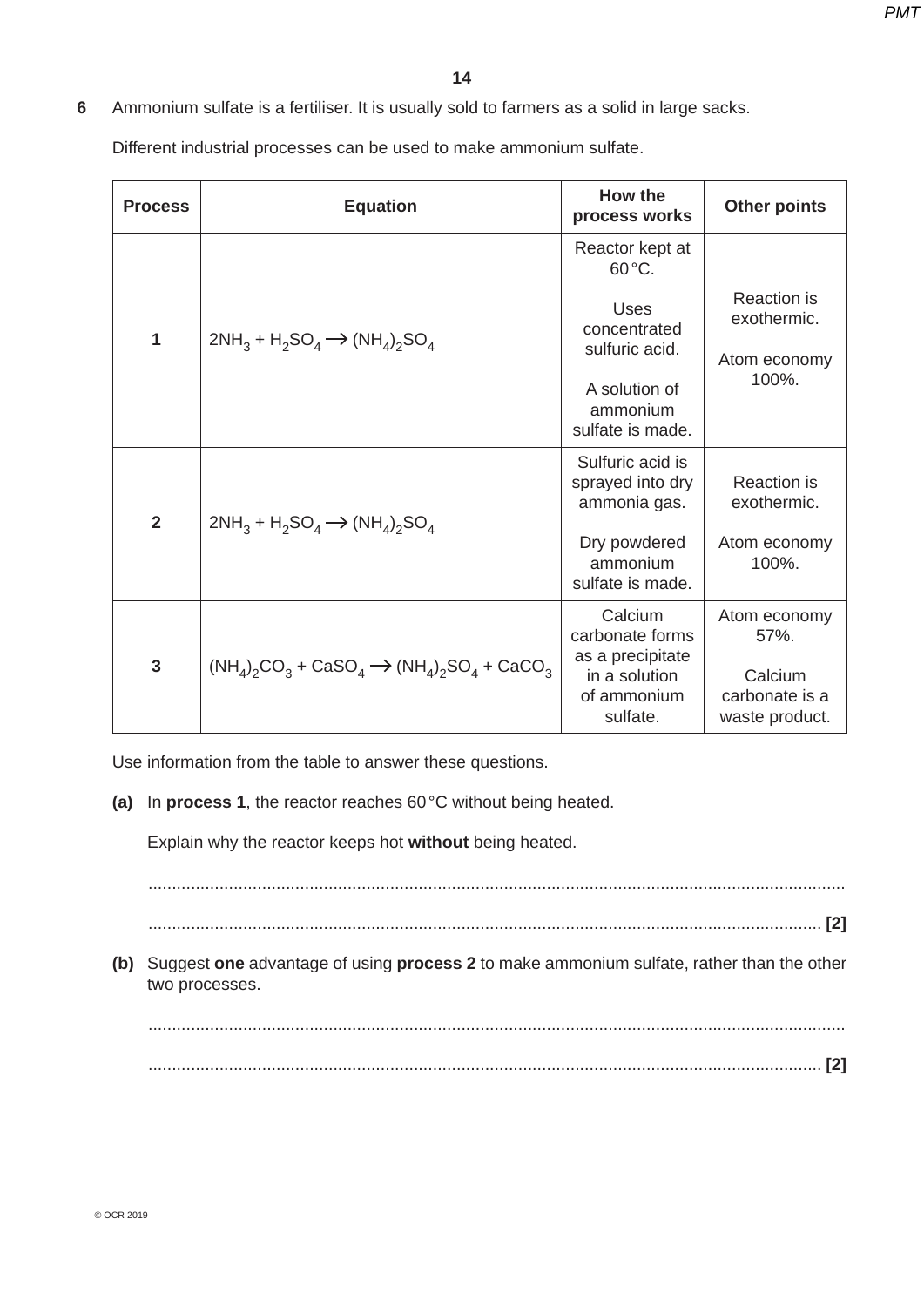(c) Use the equations in the table to explain why the atom economies of the processes are different.

(d) (i) The method used in process 3 can also be done in the laboratory.

Which two techniques are needed to separate solid ammonium sulfate from the final reaction mixture?

Tick  $(\checkmark)$  two boxes.

Filtration

**Distillation** 

Neutralisation

Evaporation

 $[2]$ 

(ii) Ammonium sulfate is made in the laboratory in a batch process.

The processes that make ammonium sulfate in industry are continuous processes.

Describe the differences between batch and continuous processes.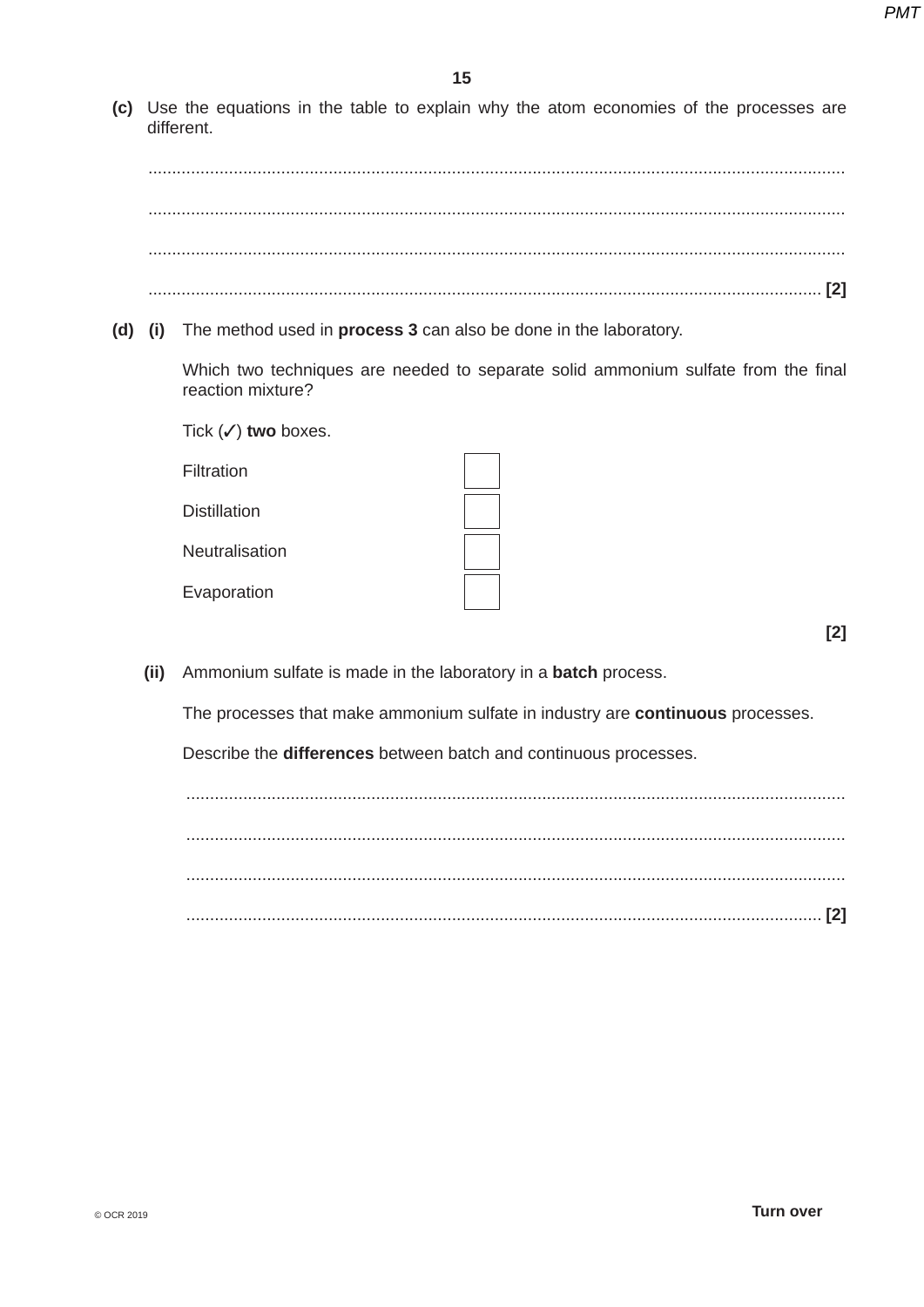Ice (solid water) and common salt (sodium chloride) are solids with different melting points.  $7^*$ 

|      | Melting point (°C) |
|------|--------------------|
| ice  |                    |
| salt | 800                |

The diagrams show what happens when a solid is heated until it melts and becomes a liquid.





particles in a solid

particles in a liquid

Explain why heating causes solids to melt, and why ice and salt have different melting points.

Use the diagrams, and ideas about forces between particles, to support your answer.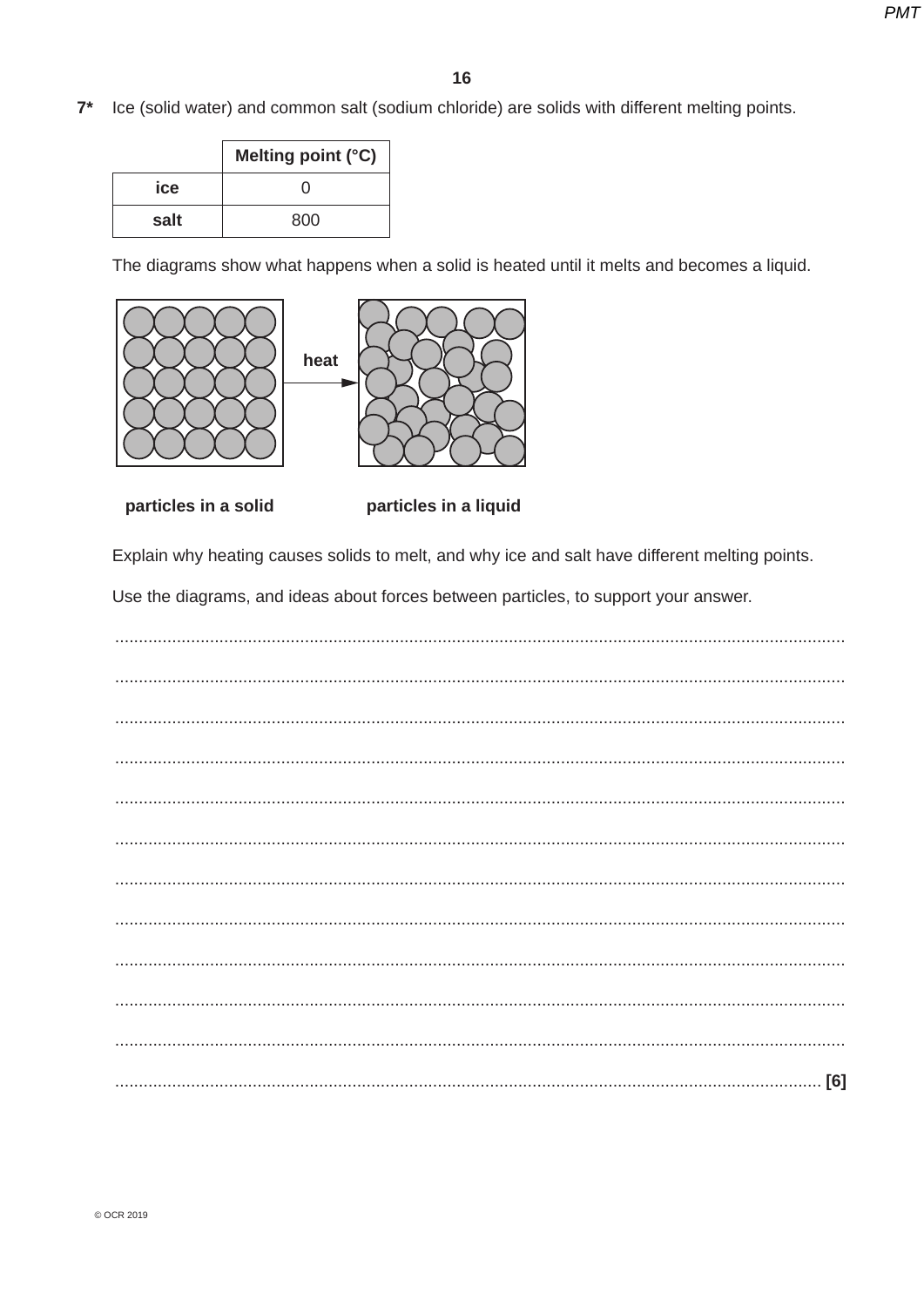- **8** Over the last 20 years, there have been a series of agreements between governments to limit the emission of greenhouse gases. These gases include carbon dioxide, methane and nitrous oxides.
	- **(a) Table 8.1** shows some measurements of the concentrations of these gases in the atmosphere now.

| Gas            | <b>Concentration in the atmosphere</b> |
|----------------|----------------------------------------|
| carbon dioxide | $0.04\%$                               |
| methane        | $1800$ ppb                             |
| nitrous oxides | $1400$ ppb                             |

#### **Table 8.1**

The units used to measure the concentration of the gases are different.

 **(i)** Calculate the concentration of carbon dioxide, in ppb.

1% = 10 000 000 ppb (parts per billion)

Concentration = ................................................... ppb **[2]**

 **(ii)** Governments think that reducing emissions of carbon dioxide will have a bigger effect on the environment, than reducing emissions of the other gases.

Use the data in **Table 8.1** to explain why they are right.

 ........................................................................................................................................... ........................................................................................................................................... ...................................................................................................................................... **[2]**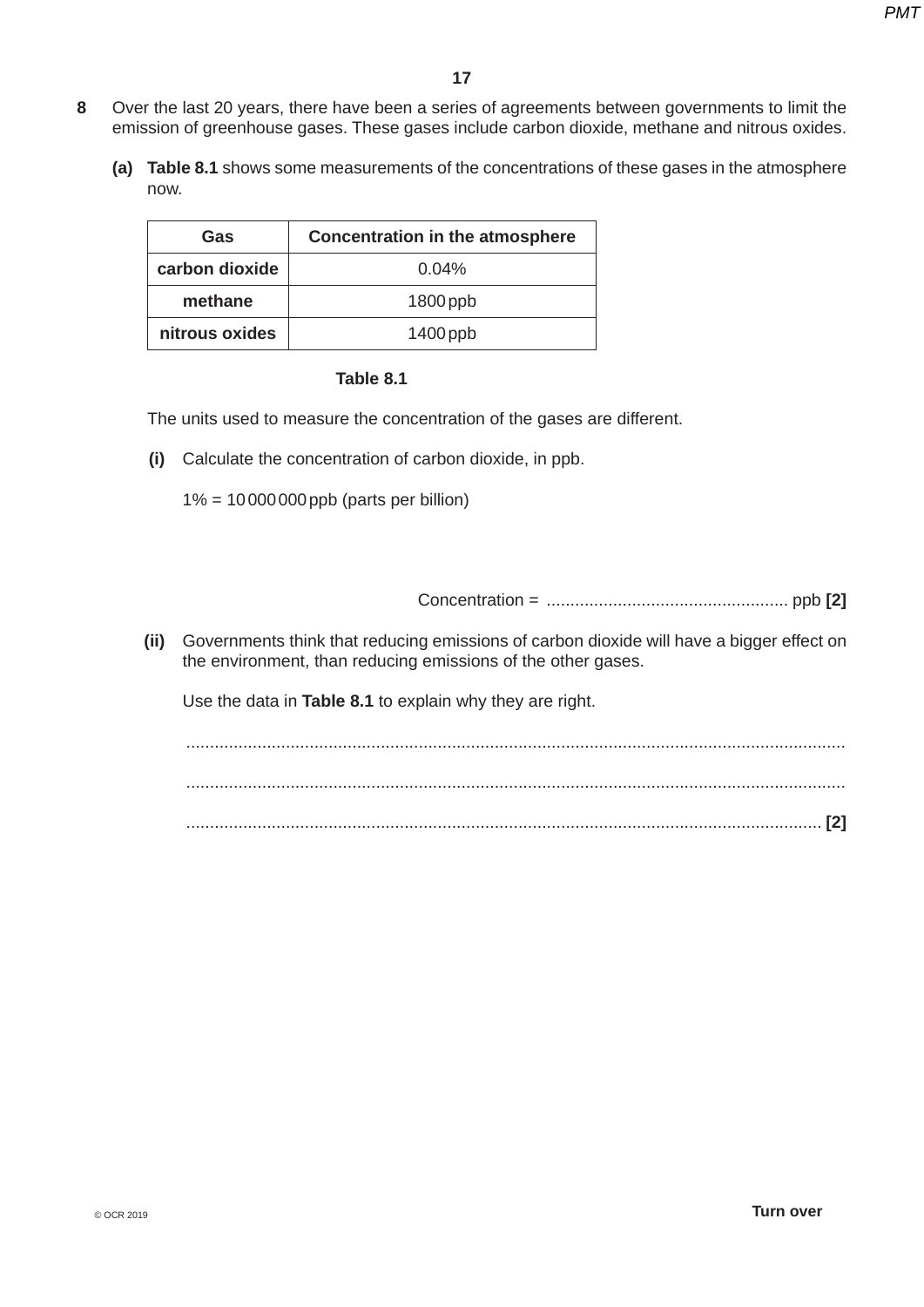**(b)** The first major agreement between countries was the 1997 Kyoto Protocol.

The graph in **Fig. 8.1** shows the concentration of some greenhouse gases in the atmosphere before the Kyoto Protocol was introduced.



**Fig. 8.1**

 **(i)** Which statements about the data in **Fig. 8.1** are **true** and which are **false**?

Tick (✓) **one** box in each row.

| <b>Statement</b>                                                                           | <b>True</b> | <b>False</b> |
|--------------------------------------------------------------------------------------------|-------------|--------------|
| For each gas the concentration remained<br>approximately constant for 1500 years.          |             |              |
| The concentration of methane is usually higher<br>than the concentration of nitrous oxide. |             |              |
| The concentration of carbon dioxide is measured<br>in ppb.                                 |             |              |
| The concentration of all three gases has more<br>than doubled since 1500 years ago.        |             |              |

 **[3]**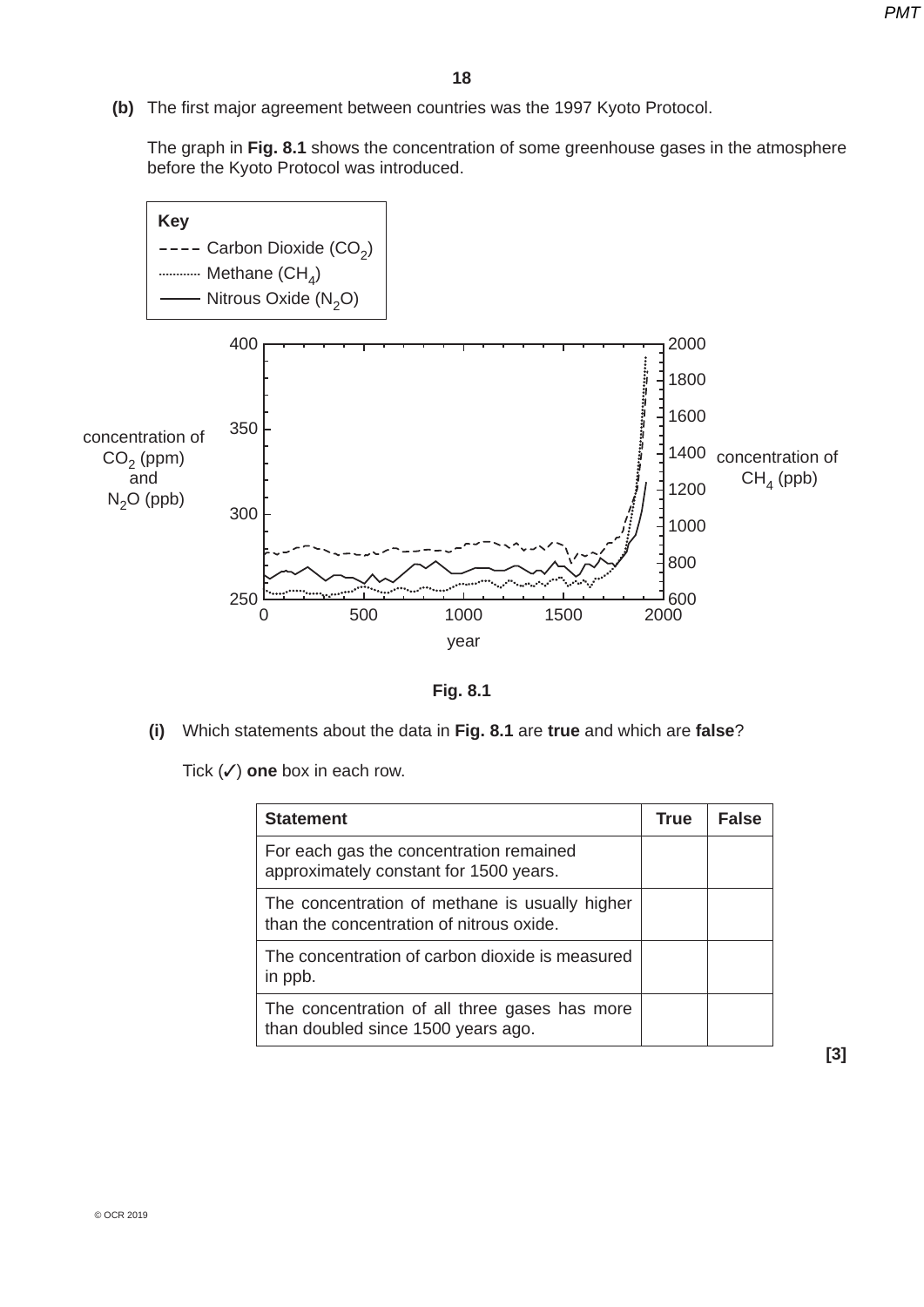**(ii)** Amir makes this comment about the graph.



Do you agree with Amir?

 **Yes No**

Use the graph in **Fig. 8.1** to explain your answer.

 ........................................................................................................................................... ........................................................................................................................................... ...................................................................................................................................... **[2]**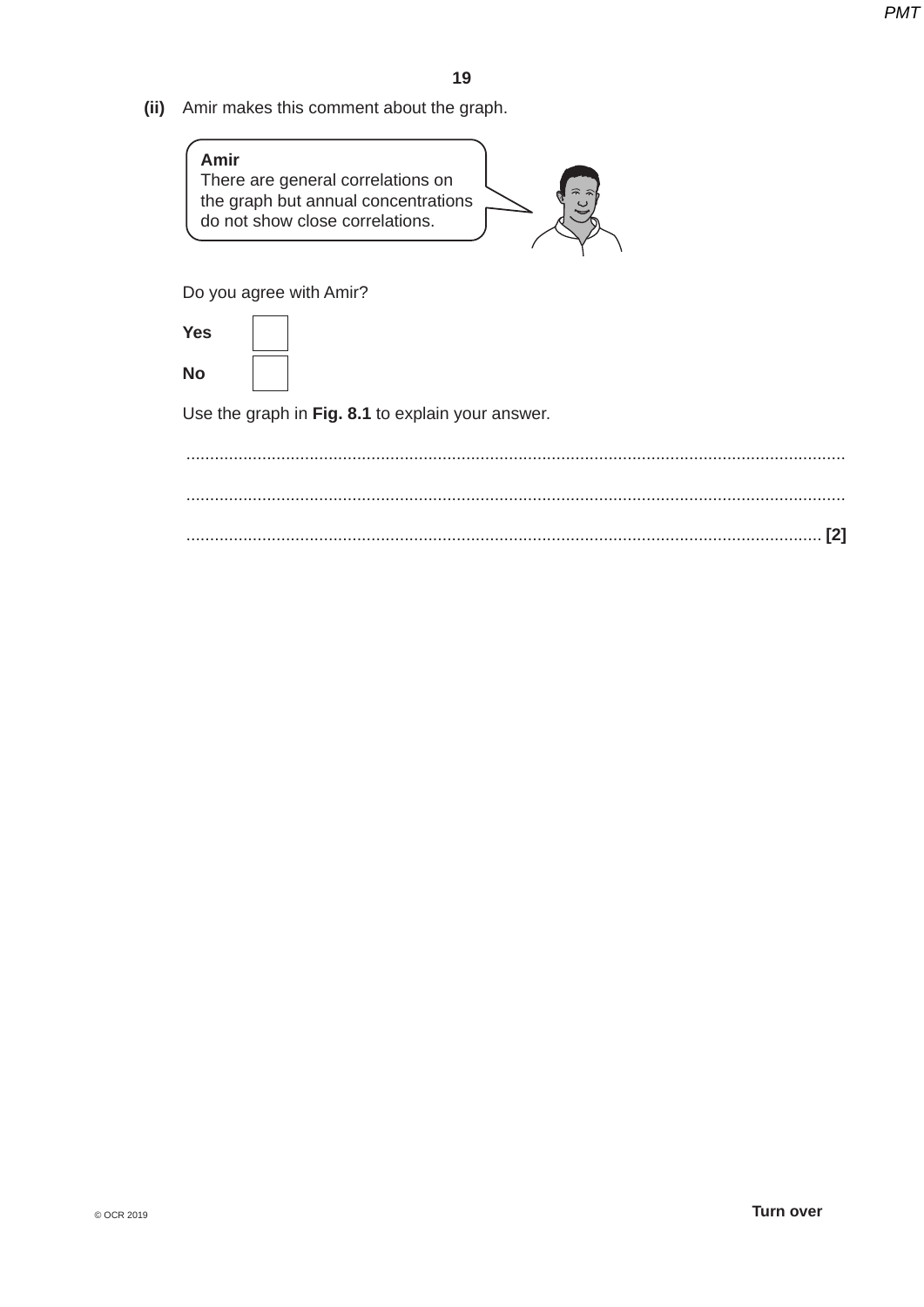# **PLEASE DO NOT WRITE ON THIS PAGE**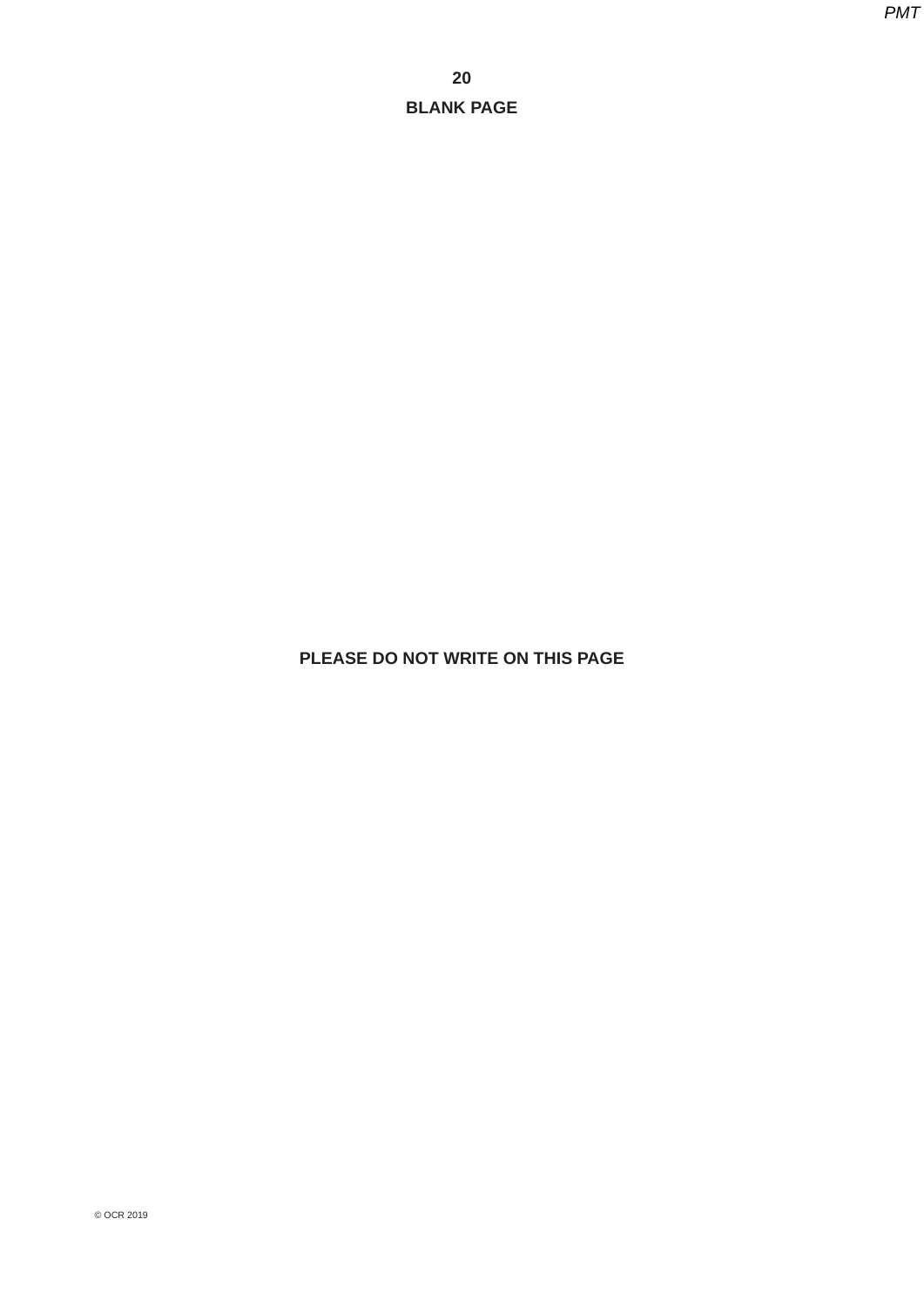$9*$ Mia is a teacher. She does a demonstration to show the reactions of the metals in Group 1 with water. She wants to show the trend in reactivity for potassium, sodium and lithium.

She wears goggles and takes other steps to make sure that she keeps herself and her students safe.

The diagram shows the equipment she uses.





water

# small pieces of each metal stored in oil





tongs

safety screen

Describe how Mia should do her demonstration, and what results she should expect to see.

| $\mathcal{N}$ P $\mathcal{N}$ 2010 | <b>Turn over</b> |
|------------------------------------|------------------|
|                                    |                  |
|                                    |                  |
|                                    |                  |
|                                    |                  |
|                                    |                  |
|                                    |                  |
|                                    |                  |
|                                    |                  |
|                                    |                  |
|                                    |                  |
|                                    |                  |
|                                    |                  |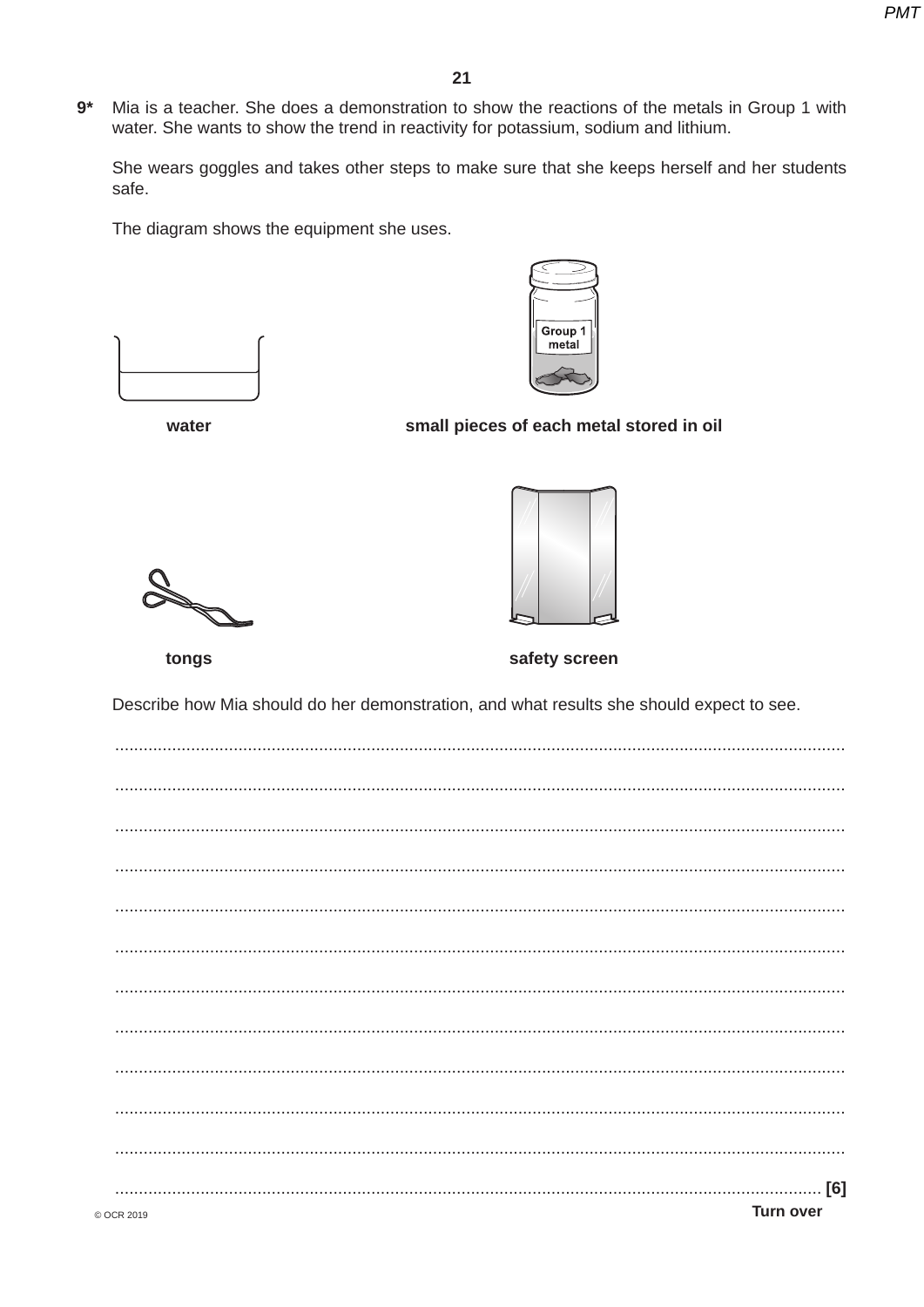# **10** Alex collects some samples of minerals from a spoil heap near an old mine.

Alex tests two samples of minerals, **A** and **B**, to identify the ions that they contain.

 **(a)** He carries out flame tests on each sample and compares his results (**Table 10.1**) to a reference book of flame colours for some metal ions (**Table 10.2**).

| Alex's results |  |
|----------------|--|
|----------------|--|

| <b>Mineral</b><br><b>Flame colour</b> |            |
|---------------------------------------|------------|
|                                       | green      |
| R                                     | orange-red |

#### **Reference book**

| <b>Metal</b> ion | <b>Flame colour</b>                                 |  |  |
|------------------|-----------------------------------------------------|--|--|
| copper           | blue-green                                          |  |  |
| calcium          | orange-red                                          |  |  |
| iron             | varies with temperature<br>blue/green/yellow/orange |  |  |
| zinc.            | green                                               |  |  |

#### **Table 10.1 Table 10.2**

Use information from **Table 10.1** and **Table 10.2** to explain why Alex cannot be certain which ions are in the samples.

 ................................................................................................................................................... ................................................................................................................................................... ................................................................................................................................................... .............................................................................................................................................. **[3]**

 **(b)** Alex makes a solution of a sample of each mineral in water and does some further tests.

The tests he carries out, and his results, are shown in **Table 10.3**.

| <b>Mineral</b> | Test                          | <b>Result</b>                                 |  |  |
|----------------|-------------------------------|-----------------------------------------------|--|--|
|                | Add dilute sodium hydroxide.  | blue precipitate                              |  |  |
| A              | Add dilute hydrochloric acid. | fizzes, gas given off turns lime water milky  |  |  |
|                | Add dilute silver nitrate.    | white precipitate                             |  |  |
|                | Add dilute sodium hydroxide.  | white precipitate does not dissolve in excess |  |  |
| В              | Add dilute hydrochloric acid. | no change                                     |  |  |
|                | Add dilute silver nitrate.    | white precipitate                             |  |  |

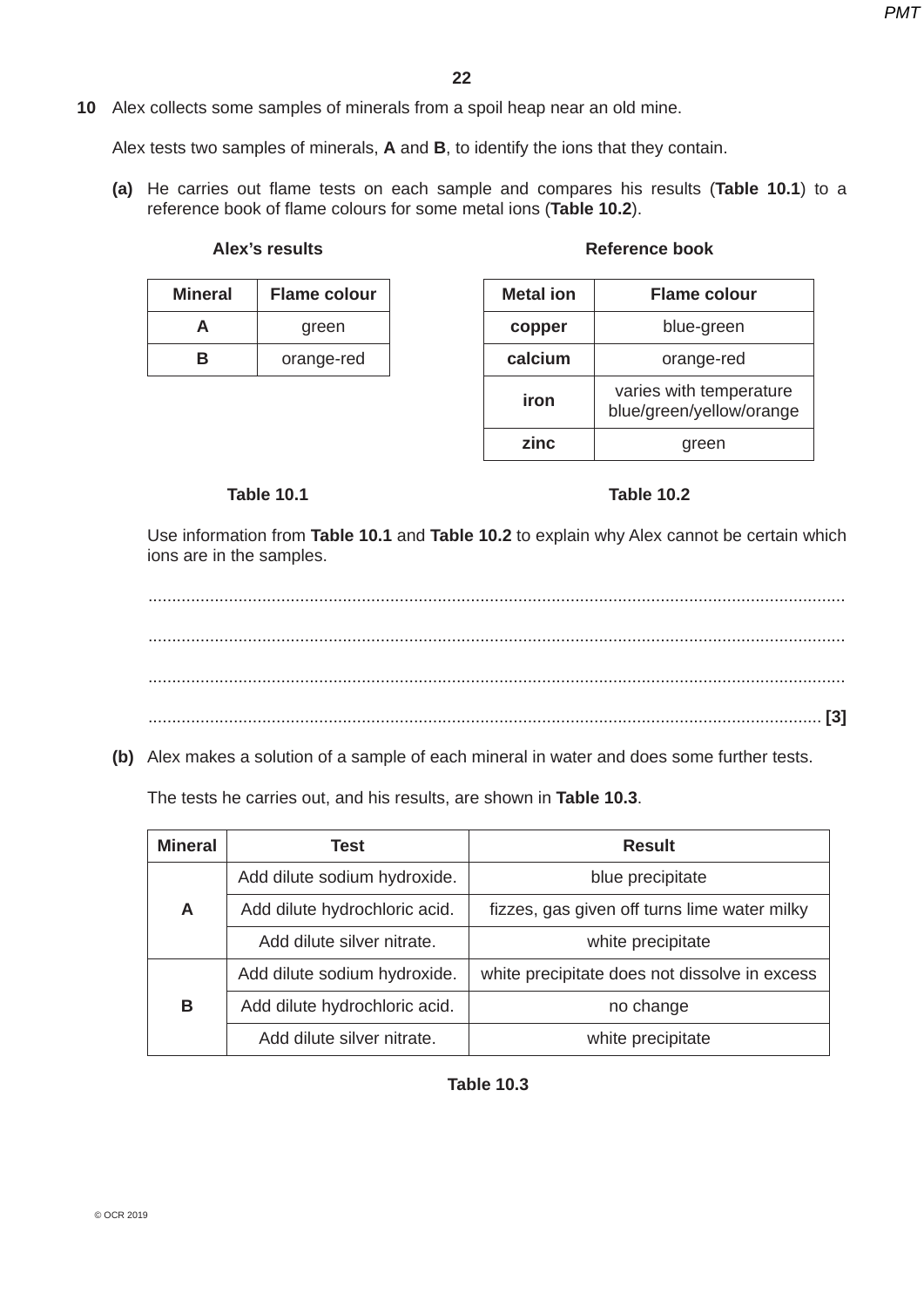**(i)** Alex thinks that mineral **A** contains two negative ions.

How can you tell from the results that Alex is right?

...........................................................................................................................................

- ...................................................................................................................................... **[1]**
- **(ii)** Identify the ions in mineral **A** and mineral **B**.

Choose words from this list.

| lons in mineral B |  | lons in mineral A |  |
|-------------------|--|-------------------|--|
|                   |  |                   |  |
|                   |  |                   |  |
|                   |  |                   |  |
|                   |  |                   |  |
|                   |  |                   |  |

 **(c)** Alex also has an emission spectroscopy machine to analyse samples of minerals.

Give **one** advantage of using an emission spectroscopy machine, rather than flame tests or chemical tests, to identify samples.

 ................................................................................................................................................... .............................................................................................................................................. **[1]**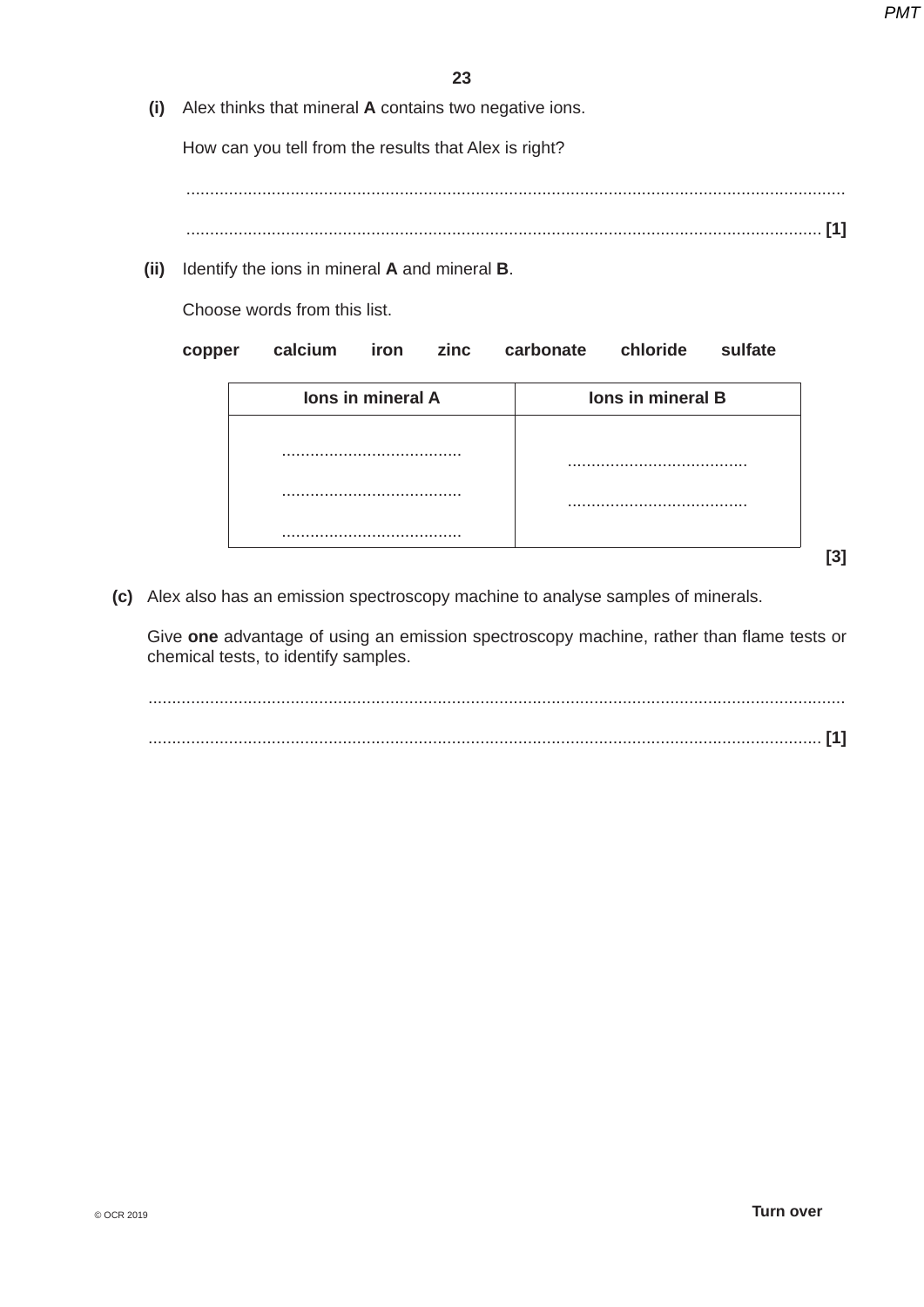**11** Silver nanoparticles are used in some socks to remove the smell of sweaty feet.



Silver nanoparticles have different properties to larger pieces of silver because they have a different surface area to volume ratio.

 **(a)** The diagram shows what happens when a larger cube of silver is cut into eight smaller cubes.



The volume and surface area of a cube can be worked out using these formulae:

 $volume = l \times l \times l$ 

surface area =  $6 \times l \times l$ 

 **Table 11.1** shows the volume, surface area, and surface area to volume ratio for the larger cube.

| <b>Property</b>                       | Larger cube | <b>Smaller cubes</b> |
|---------------------------------------|-------------|----------------------|
| Total volume $(cm3)$                  |             |                      |
| Total surface area (cm <sup>2</sup> ) | 24          |                      |
| Surface area to volume ratio (per cm) |             |                      |

**Table 11.1**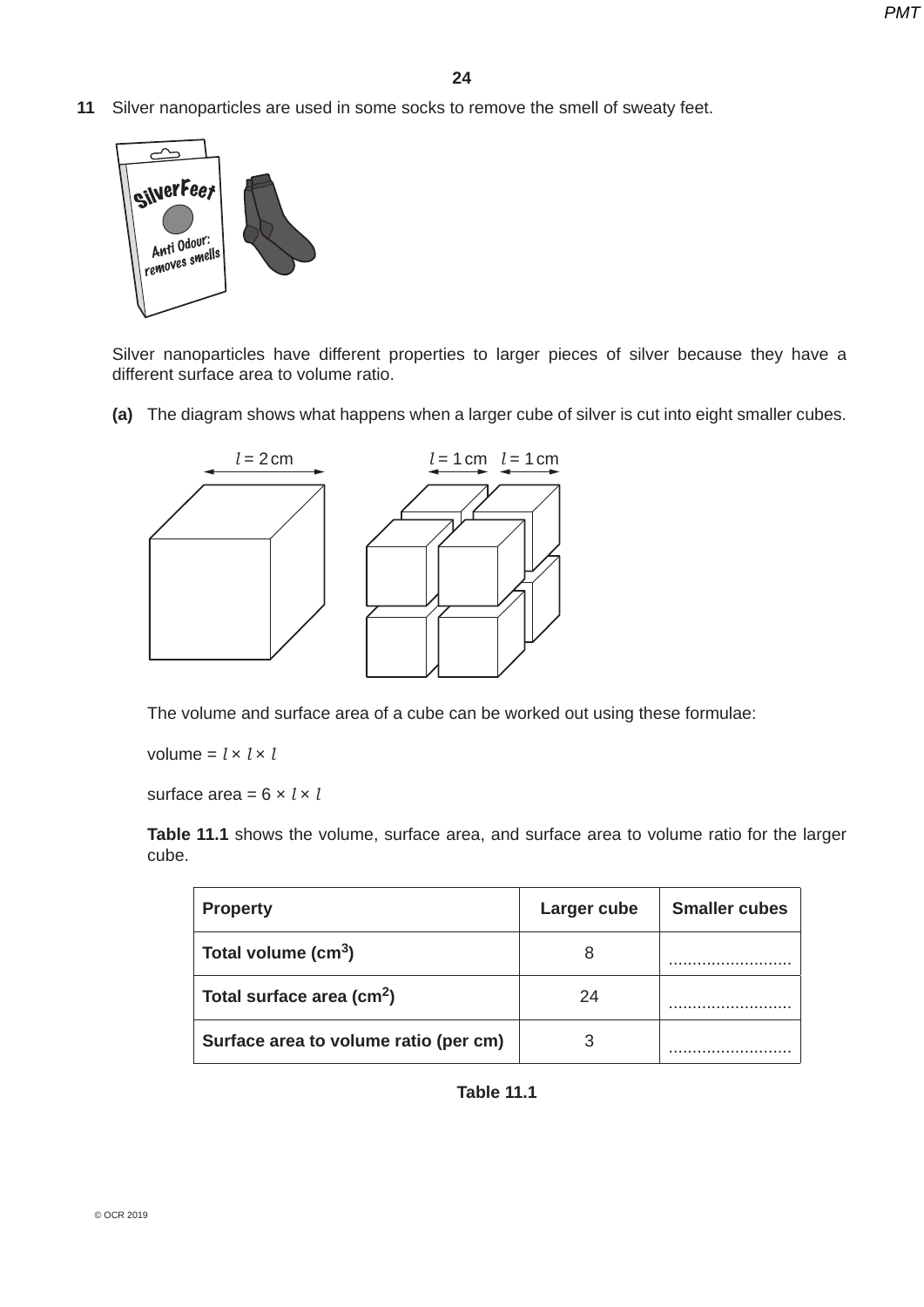$[3]$ 

(i) Complete Table 11.1 by filling in the blank spaces for the eight smaller cubes.

Use this space to show your working.

Use ideas about surface area and volume to explain why nanoparticles of silver have a  $(ii)$ different surface area to volume ratio than larger silver particles. (b) New research has shown that nanoparticles may be used to treat cancer. However, some scientists are worried about the negative effects of nanoparticles on the body. We are worried that metal nanoparticles may go through the natural holes in membranes into the brain where they might cause damage. Metal particles cannot usually go through the natural holes in membranes. Explain why metal nanoparticles may be able to enter the brain even though metal  $(i)$ particles usually cannot.  $(ii)$ Use ideas about risk and benefit to evaluate the use of nanoparticles in socks and to treat cancer. **END OF QUESTION PAPER** © OCR 2019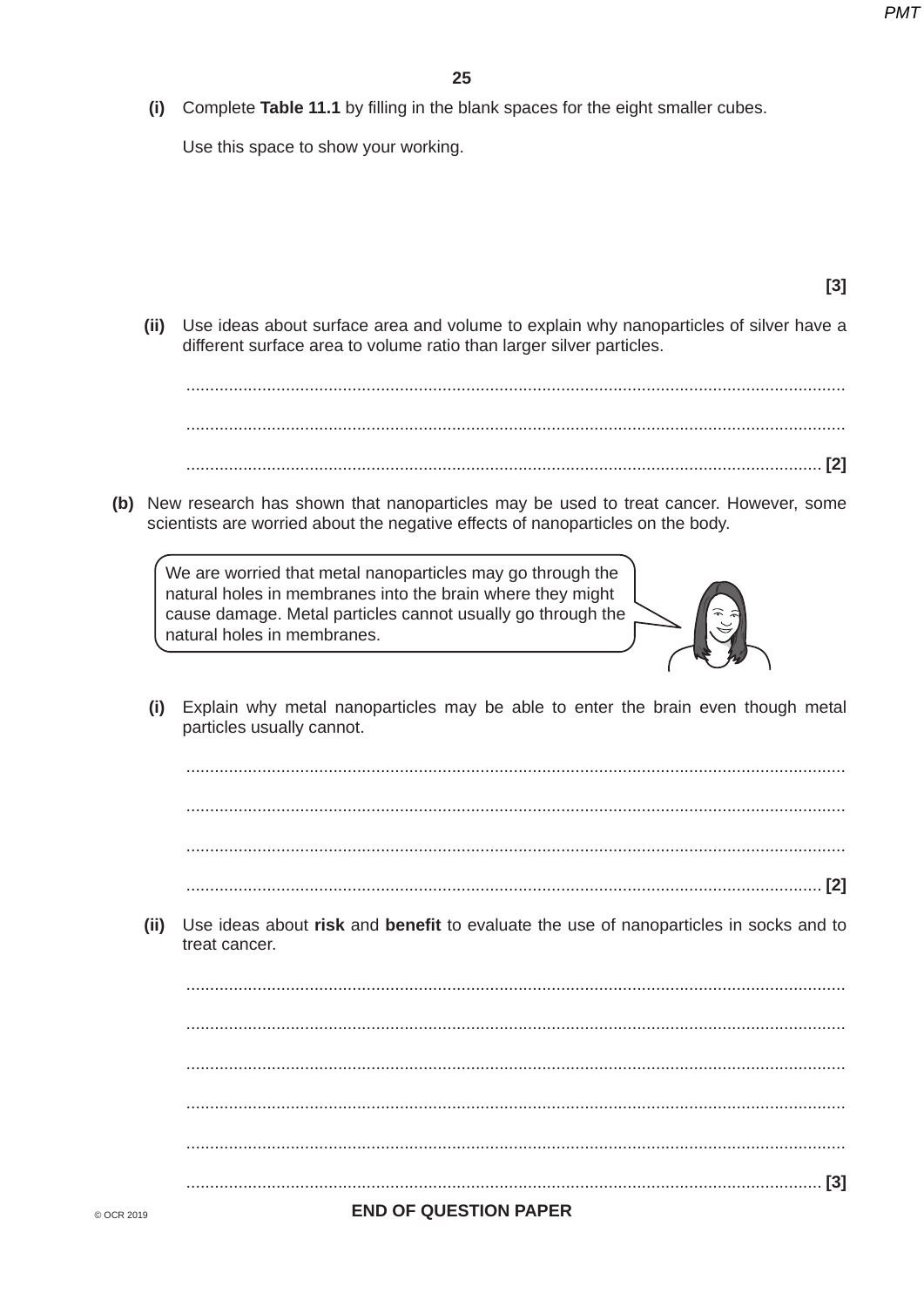# **ADDITIONAL ANSWER SPACE**

If additional space is required, you should use the following lined page(s). The question number(s) must be clearly shown in the margin(s).

| . |  |
|---|--|
|   |  |
|   |  |
|   |  |
|   |  |
|   |  |
|   |  |
|   |  |